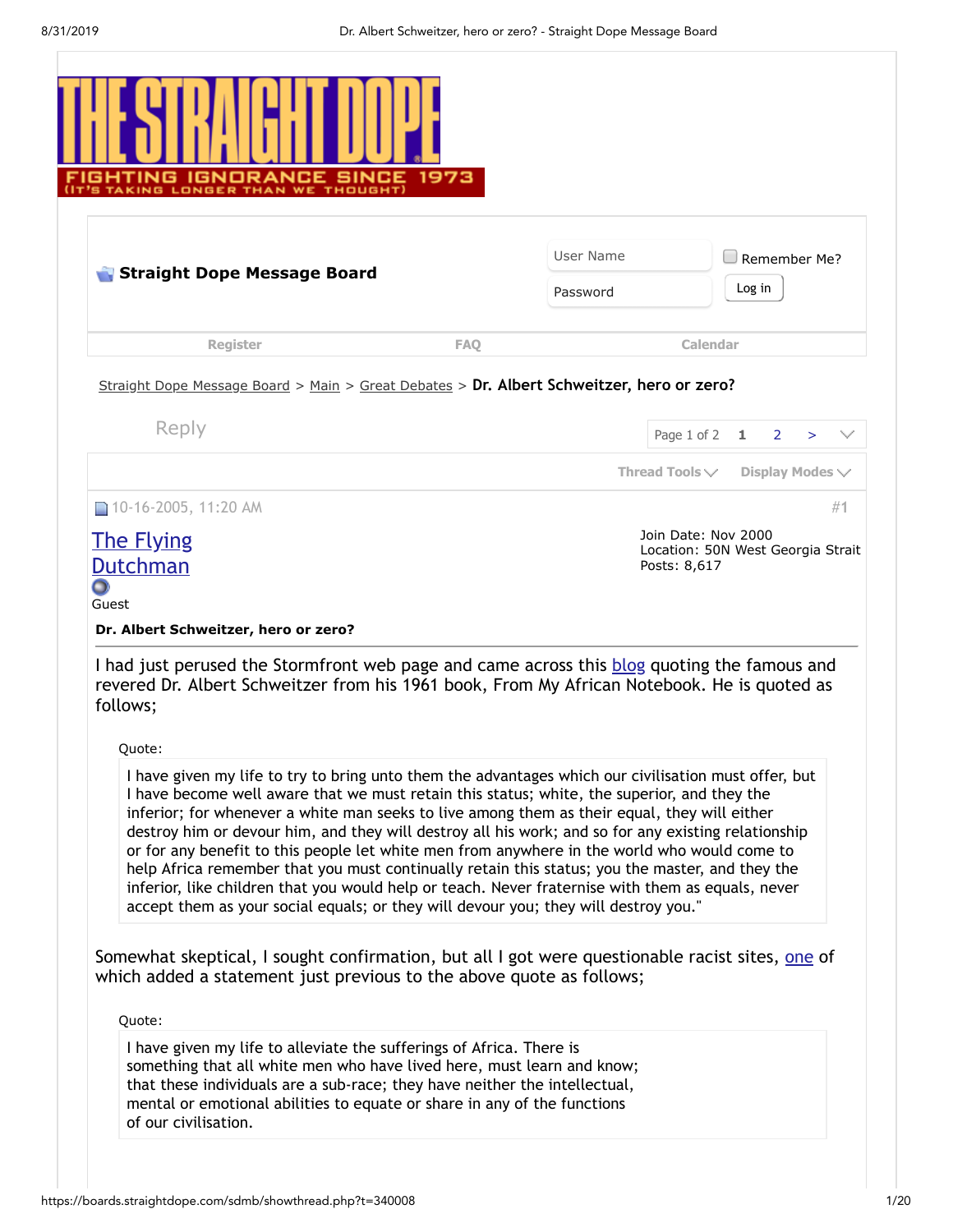Okay, but still no serious confirmation. After googling some biographies of Schweitzer, which had nothing to say on the subject, I hit upon [Wikipedia.](http://en.wikipedia.org/wiki/Albert_Schweitzer) They claimed that a racist quote attributed to Schweitzer was false as follows;

### Quote:

There is a blatantly racist quote sometimes attributed to Schweitzer to the effect that Africans are an "inferior race" and must not be treated as the equal of Whites. This quote is a fabrication; it does not appear in Schweitzer's writings and does not reflect his respect for the African people he spent sixty years working for and with.

Well this is Wikipedia after all and one must be careful. So I continued to search and came upon this [site](http://www.schweitzer.org/english/diverse/asefaq.htm) The author, after providing the racist quote answers the question "Was Schweitzer a Racist" with a long convoluted apologist dissertation of which I'll just quote;

Quote:

Schweitzer might be considered a colonialist or perhaps even racist. Although a frequent response that I have had from my Gabonese friends has been a look of confusion or even bewilderment at the posing of the question, another common response has been sheer laughter. For these Africans, the moral core of Schweitzer's life and work is very simple: he gave up a privileged life in Europe to work for decades in hardship, offering every ounce of his energy and every fiber of his body to try to help alleviate the suffering of his African neighbors. Unlike many other "missionaries", he did not try to "win over" the souls of Africans for Christianity; he tried to heal their bodies and strengthen their spirits. Far from imposing European culture as a superior form of civilization, he instead built a "village hospital" modeled after local African villages, where patients and families could feel comfortably at home, supported by their own traditions.

I'm still not completely convinced that the quote is authentic, so I seek further confirmation.

But if it is true, don't you agree that it is time to relegate this 20th century revered philosopher to obscurity . He doesn't deserve the reverence that he has heretofore recieved.

<u>Reply With [Quote](https://boards.straightdope.com/sdmb/newreply.php?do=newreply&p=6691594)</u>

#**[2](https://boards.straightdope.com/sdmb/showpost.php?p=6691610&postcount=2)**





Join Date: Oct 1999 Location: Altered States of America Posts: 13,376

Sounds like his entire reputation depends on whether the quote is real or fake.

Just wanted to note that in his book *Indian Thought and Its Development* Schweitzer criticized Aryan Hindu thought as "life-denying" but praised Dravidian thought as "life-affirming" (the highest value in his philosophy). In India, Aryans are stereotypically "white" in skin color while Dravidians are stereotypically "black."\* So at least as far as Hindu thought goes, Schweitzer is on record as considering black people's philosophy as superior to white.

\*In India there are people as white as Europeans and as black as Africans, though most are along the entire continuum of skin color in between. There are no distinct color lines in India in fact.

**Reply With [Quote](https://boards.straightdope.com/sdmb/newreply.php?do=newreply&p=6691610)** 



#**[3](https://boards.straightdope.com/sdmb/showpost.php?p=6691640&postcount=3)**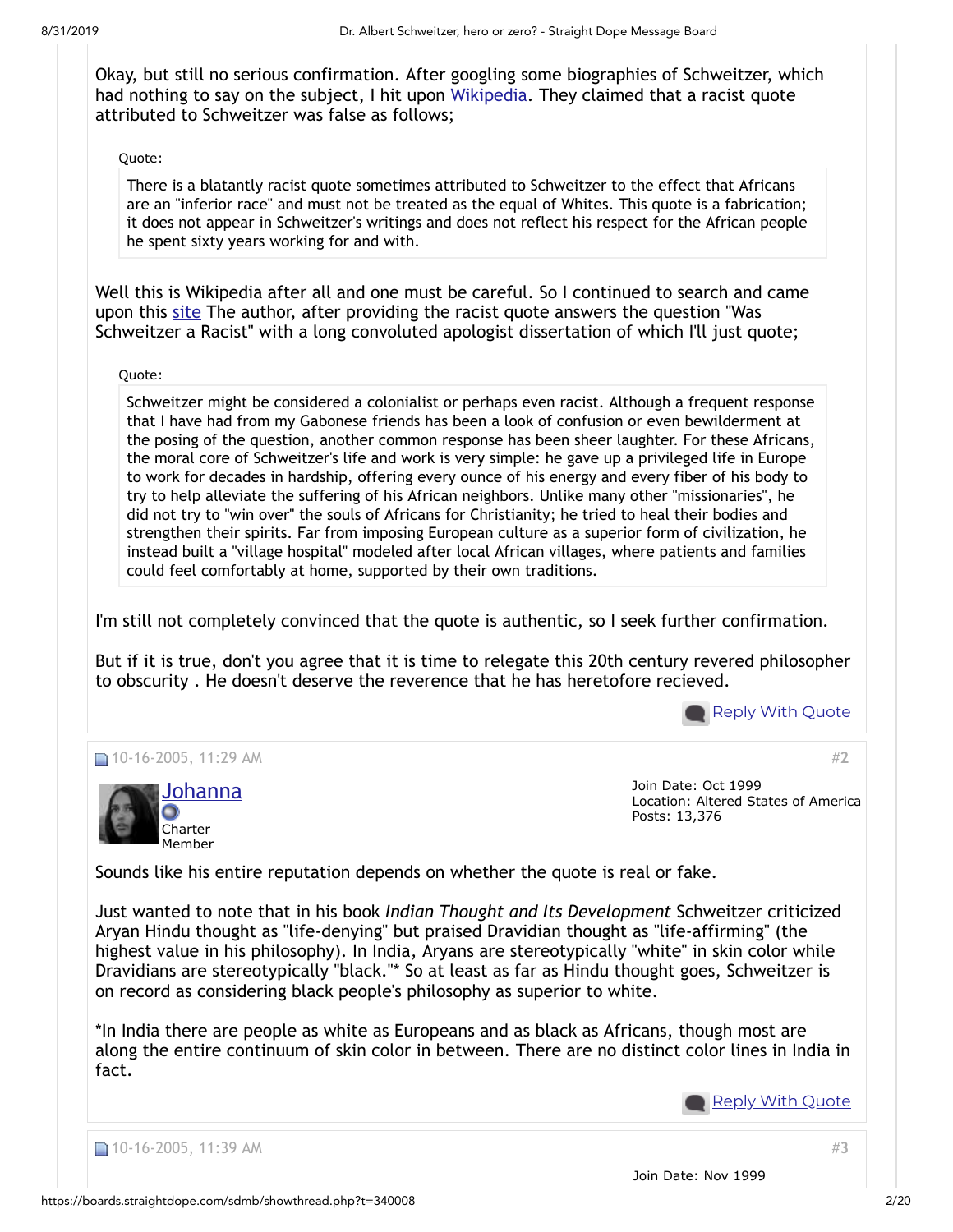## [Liberal](https://boards.straightdope.com/sdmb/member.php?u=3284)

8/31/2019 Dr. Albert Schweitzer, hero or zero? - Straight Dope Message Board

Location: Gone Posts: 39,401

#### Guest

I think it's telling that the Schweitzer site didn't deny the quote. They printed it in full, and then proceeded to dance all around it. Why didn't they just say, "He never wrote that."?

Reply With [Quote](https://boards.straightdope.com/sdmb/newreply.php?do=newreply&p=6691640)

#**[4](https://boards.straightdope.com/sdmb/showpost.php?p=6691670&postcount=4)**

#### ■ 10-16-2005, 11:49 AM

**[Revtim](https://boards.straightdope.com/sdmb/member.php?u=300)** o Guest

Quote:

Join Date: Mar 1999 Location: Florida, USA Posts: 20,213

Originally Posted by **The Flying Dutchman** *But if it is true, don't you agree that it is time to relegate this 20th century revered philosopher to obscurity . He doesn't deserve the reverence that he has heretofore recieved.*

Do you feel that same way about Abraham Lincoln?

### <http://www.bartleby.com/251/>

"I have no purpose to introduce political and social equality between the white and the black races. There is a physical difference between the two which, in my judgment, will probably forbid their ever living together upon the footing of perfect equality; and inasmuch as it becomes a necessity that there must be a difference, I, as well as Judge Douglas, am in favor of the race to which I belong having the superior position."

"I will also add to the remarks I have made (for I am not going to enter at large upon this subject), that I have never had the least apprehension that I or my friends would marry negroes, if there was no law to keep them from it; but as Judge Douglas and his friends seem to be in great apprehension that they might, if there were no law to keep them from it, I give him the most solemn pledge that I will to the very last stand by the law of the State which forbids the marrying of white people with negroes."

Does Lincoln get a pass because of his earlier time? When's the cutoff point?

**Reply With [Quote](https://boards.straightdope.com/sdmb/newreply.php?do=newreply&p=6691670)** 

Join Date: Apr 2002

#**[5](https://boards.straightdope.com/sdmb/showpost.php?p=6691849&postcount=5)**

■ 10-16-2005, 01:06 PM

[Marley23](https://boards.straightdope.com/sdmb/member.php?u=21437) **O** I Am the One Who Bans

Quote:

Location: Brooklyn Posts: 78,234

Originally Posted by **The Flying Dutchman**

*But if it is true, don't you agree that it is time to relegate this 20th century revered philosopher to obscurity . He doesn't deserve the reverence that he has heretofore recieved.*

Based on a single quotation? No. But mostly, I'm skeptical of the quote. The same Wikipedia quotes Schweitzer as saying,

"Who can describe the injustice and cruelties that in the course of centuries they [the coloured peoples] have suffered at the hands of Europeans? . . . If a record could be compiled of all that has happened between the white and the coloured races, it would make a book containing numbers of pages which the reader would have to turn over unread because their contents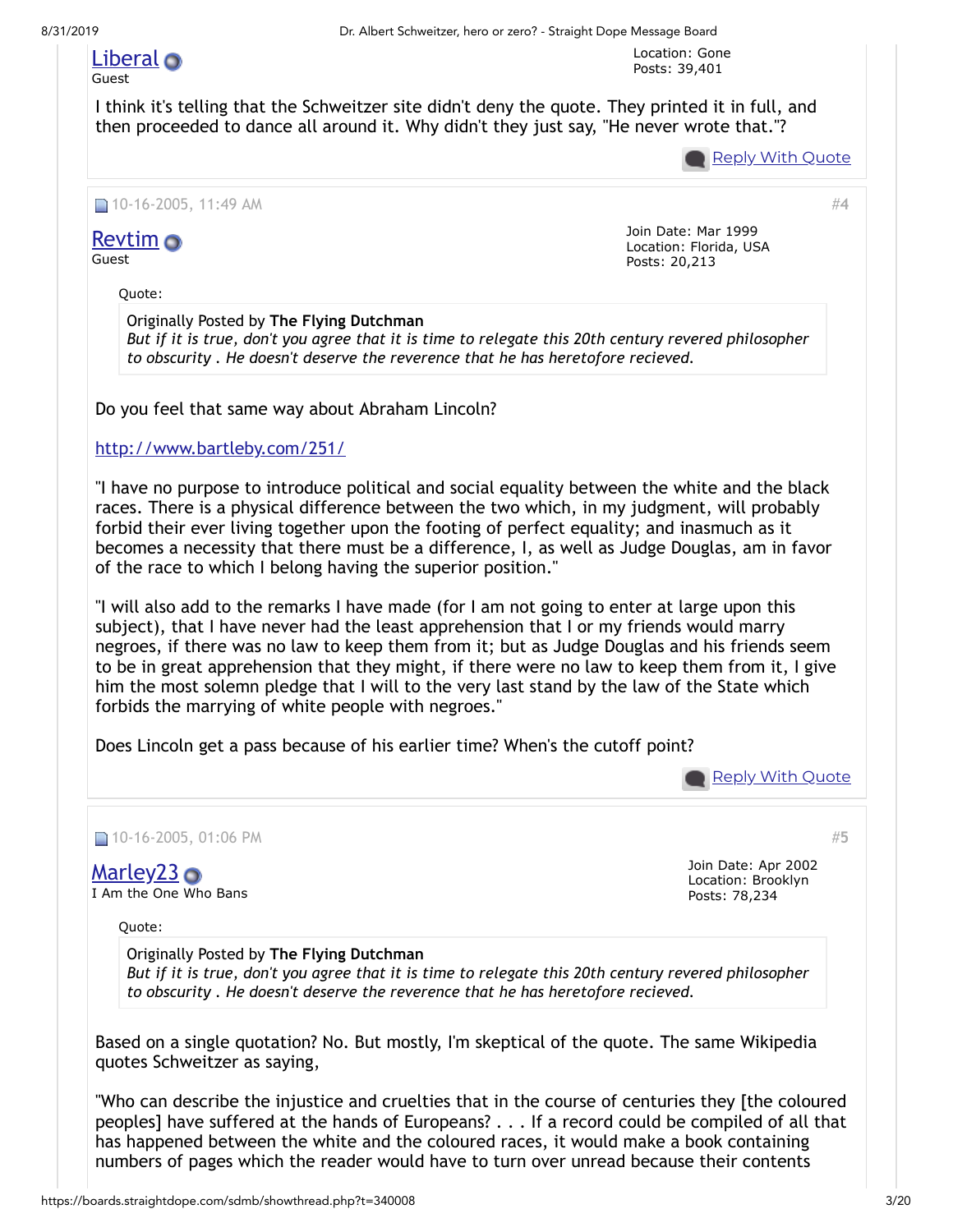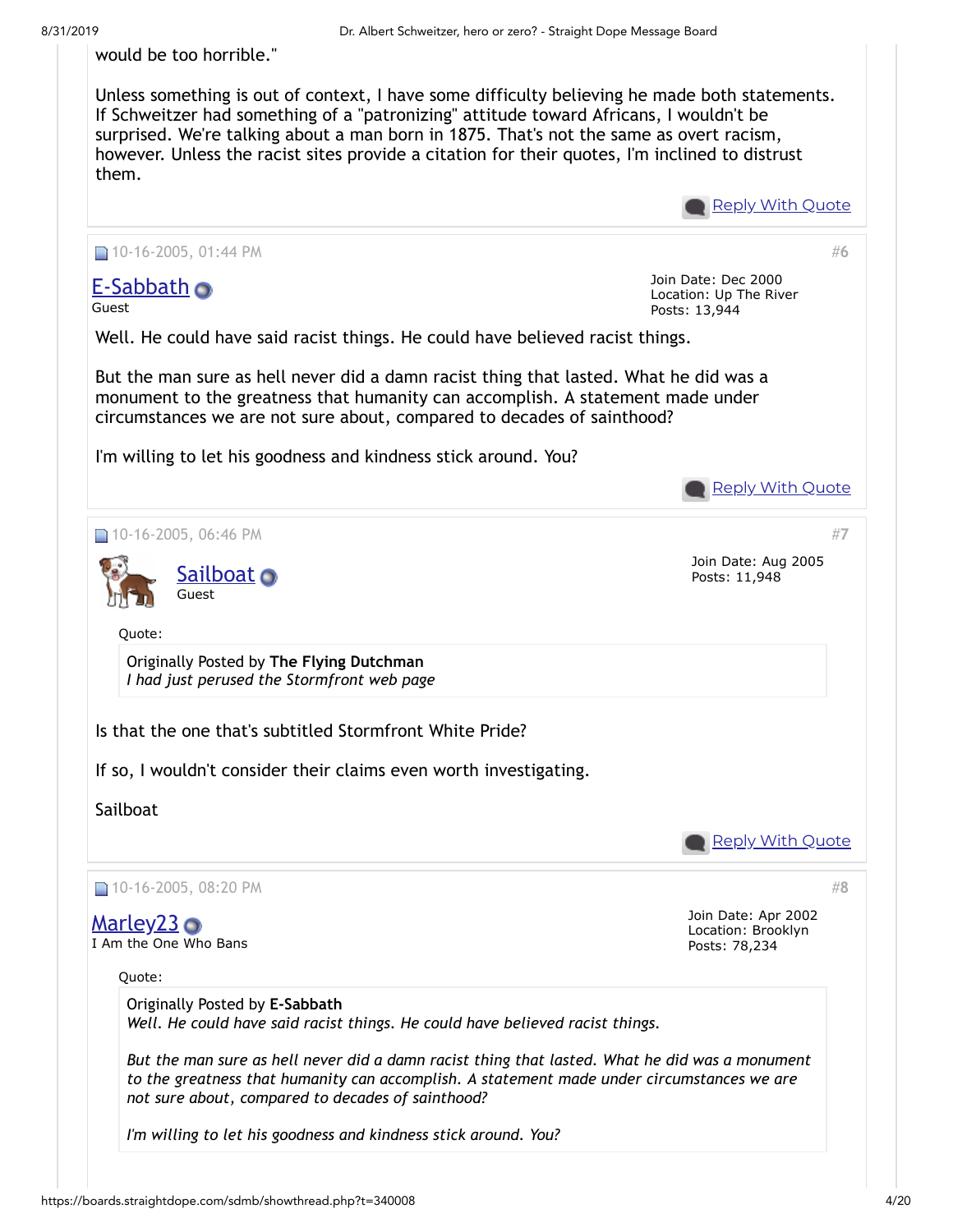8/31/2019 Dr. Albert Schweitzer, hero or zero? - Straight Dope Message Board

Based on a little Google searching, I can't find this quote posted anyplace except forums, often racist ones. If it's legit, I find that odd. On the other hand, the non-denial from the Schweitzer page leaves its own questions. Questions about I think we can argue about Schweitzer's patronizing attitude and racism, if any, the same way we've argued about Mother Teresa. Separating their words and actions is probably a good idea.



#**[9](https://boards.straightdope.com/sdmb/showpost.php?p=6692959&postcount=9)**

■ 10-16-2005, 10:42 PM

[Zoe](https://boards.straightdope.com/sdmb/member.php?u=26189) o

Guest

Join Date: Oct 2002 Location: Liberal South Posts: 14,266

Such racism would be in opposition to to what seemed to be the core of his beliefs by the time of the publication of his book and the awarding of the Nobel Prize.

Excerpts from his Nobel Lecture:

Quote:

...Compassion, in which ethics takes root, does not assume its true proportions until it embraces not only man but every living being.

Quote:

May the men who hold the destiny of peoples in their hands, studiously avoid anything that might cause the present situation to deteriorate and become even more dangerous. May they take to heart the words of the Apostle Paul: "If it be possible, as much as lieth in you, live peaceably with all men."

Since the book is based on his African notebooks and he was in African for such a long time, I guess it is [i]possible that he could have written the racist comments early in his service there before he grew in his understanding. If he included his own ugliness after his nobility emerged, then that just makes him honest and reflects his growth.

**Liberal**, you said that his website didn't deny that he had said it. Did they address the issue at all?

There is absolutely nothing that he could have written or said that would make him a "zero" though. The OP might want to learn to consider the possibility of "shades of gray" in his thinking.

I've known about Schweitzer for over half a century now. And this is the first unkind thing I've ever heard said about him. I'm all for knowing the truth, but it is going to take more than a rumor and quote from the "Stormfront" of all places  $\bullet$ , to change my impression.

**Reply With [Quote](https://boards.straightdope.com/sdmb/newreply.php?do=newreply&p=6692959)** 

#**[10](https://boards.straightdope.com/sdmb/showpost.php?p=6692985&postcount=10)**

10-16-2005, 10:51 PM

[Marley23](https://boards.straightdope.com/sdmb/member.php?u=21437) **O** I Am the One Who Bans Join Date: Apr 2002 Location: Brooklyn Posts: 78,234

Quote:

Originally Posted by **Zoe** *Liberal, you said that his website didn't deny that he had said it. Did they address the issue at all?*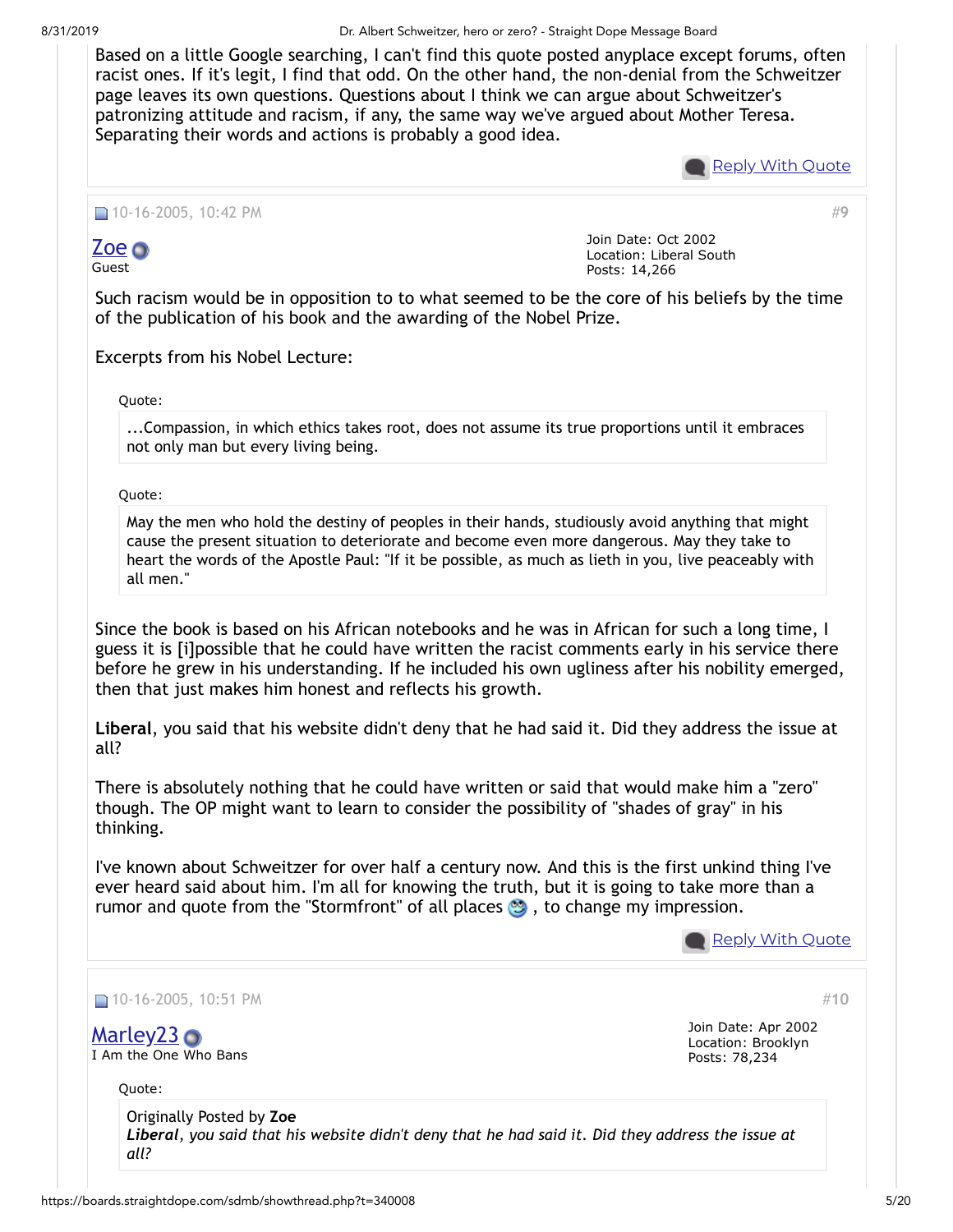8/31/2019 Dr. Albert Schweitzer, hero or zero? - Straight Dope Message Board

[They do, in a somewhat confusing way.](http://www.schweitzer.org/english/diverse/asefaq.htm) They quote the passage mentioned in the OP, but I'm not sure if they're saying he did write it, or if they're giving it as part of a sample question. It's lengthy, but here's a sample:

Quote:

Beginning in the 1950's, however, an alternative and rather darker image of Schweitzer was painted by a small but significant number of detractors. As African nations and peoples threw off many of the chains of exploitative colonialism, these critics saw in Schweitzer a symbol of many of the sins of white Europeans working in Africa. Others condemned his village hospital as anachronistic and primitive, because it did not reflect the sparkling sanitary conditions of Europe and America's modern health care institutions.

Was Schweitzer a saint? Or a paternalistic racist? How should a critical thinker today even approach this question? [...]

Just as Jesus was in part a product of his own time and its thinking, so too was Albert Schweitzer. And just as understanding Jesus' life and teachings requires interpreting them within the framework of his contemporary world view, so too for Schweitzer. For example, Schweitzer is often criticized for having stated, early in his career in Africa, that "the African is my brother, but he is my younger brother." To many of today's ears, this has an unmistakable ring of paternalism and even racist condescension. But for a white European in 1913, leaving fame and adulation behind in Europe to dedicate his life to service to Africans in desperate need, the insistence that "the African is my brother" expresses a spirit of radical solidarity that was far outside the mainstream of contemporary European culture.



It doesn't invalidate Gandhi's good works.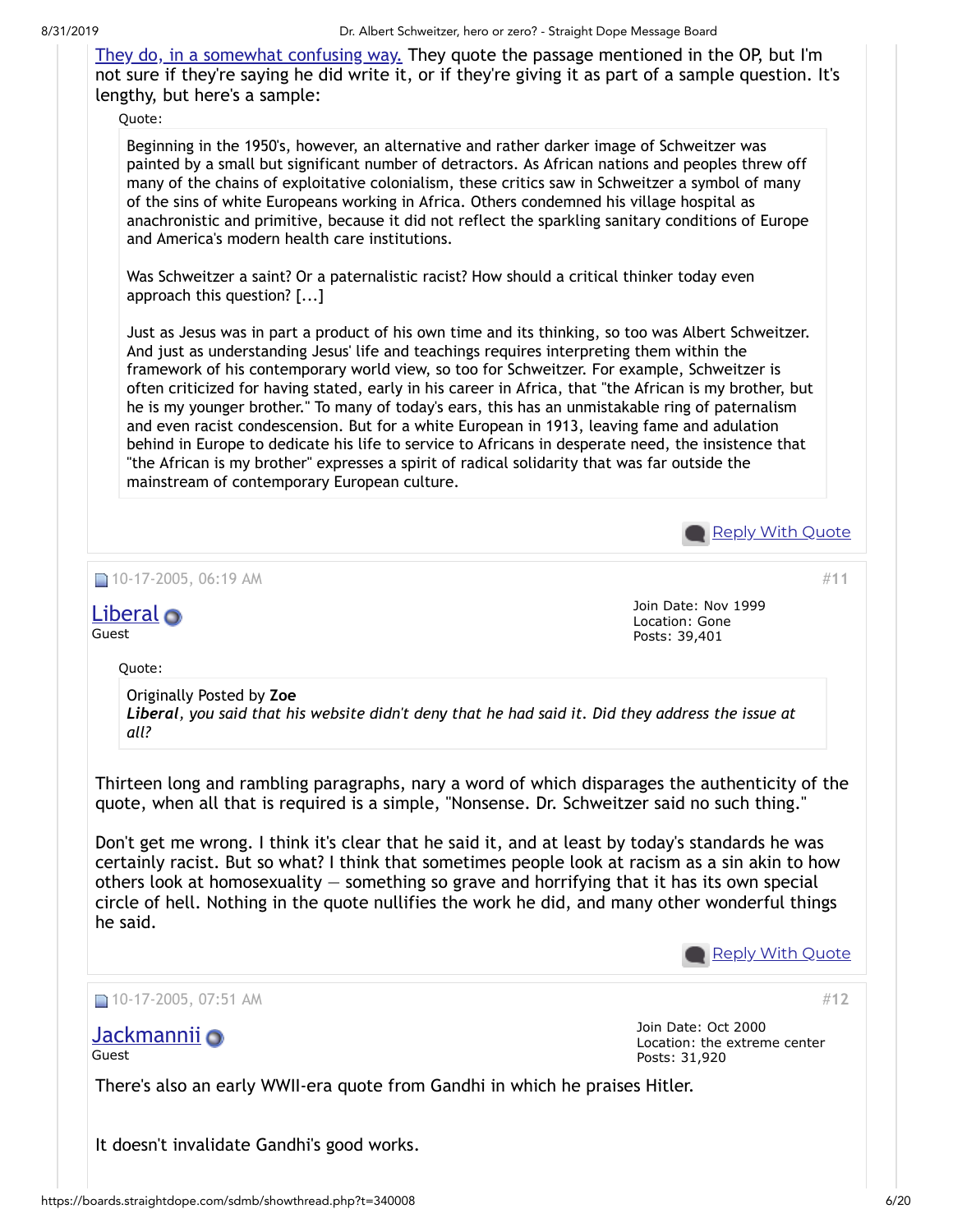

#**[13](https://boards.straightdope.com/sdmb/showpost.php?p=6693631&postcount=13)**

■ 10-17-2005, 08:35 AM

## [E-Sabbath](https://boards.straightdope.com/sdmb/member.php?u=11560)

Guest

Join Date: Dec 2000 Location: Up The River Posts: 13,944

So, what we have here is an early quote from a great man, espousing an opinion he seems to have changed by the time of his Nobel Prize speech, but does not deny, recognizing it as a part of his early character to the point of publishing it in his collected diary.

People hold opinions. Sometimes they change them. Sometimes they're honest enough to not hide the old ones.

I am shocked.

**Reply With [Quote](https://boards.straightdope.com/sdmb/newreply.php?do=newreply&p=6693631)** ■ 10-17-2005, 09:07 AM #**[14](https://boards.straightdope.com/sdmb/showpost.php?p=6693701&postcount=14)** Join Date: Nov 2000 The Flying Location: 50N West Georgia Strait **[Dutchman](https://boards.straightdope.com/sdmb/member.php?u=11131)** Posts: 8,617 Ο Guest Quote: Originally Posted by **E-Sabbath** *So, what we have here is an early quote from a great man, espousing an opinion he seems to have changed by the time of his Nobel Prize speech...* Actually, according to the Schweitzer website; Quote: Q: On racist and anti-racist-sites I have found the following text: **This is what he said shortly before his death:** I have given my life to alleviate the sufferings of Africa. There is something that all white men who have lived here, must learn and know; that these individuals are a sub-race; they have neither the intellectual , mental or emotional abilities to equate or share in any of the functions of our civilisation... **Reply With [Quote](https://boards.straightdope.com/sdmb/newreply.php?do=newreply&p=6693701)** 10-17-2005, 10:59 AM #**[15](https://boards.straightdope.com/sdmb/showpost.php?p=6694085&postcount=15)** Join Date: Dec 2000 [E-Sabbath](https://boards.straightdope.com/sdmb/member.php?u=11560) Location: Up The River Guest Posts: 13,944 Don't selectively quote, now. Quote: Was Schweitzer a racist? Q: On racist and anti-racist-sites I have found the following text: This is what he said shortly before his death: I have given my life to alleviate the sufferings of Africa. There is something that all white men who have lived here, must learn and know; that these individuals are a sub-race; they havehttps://boards.straightdope.com/sdmb/showthread.php?t=340008 7/20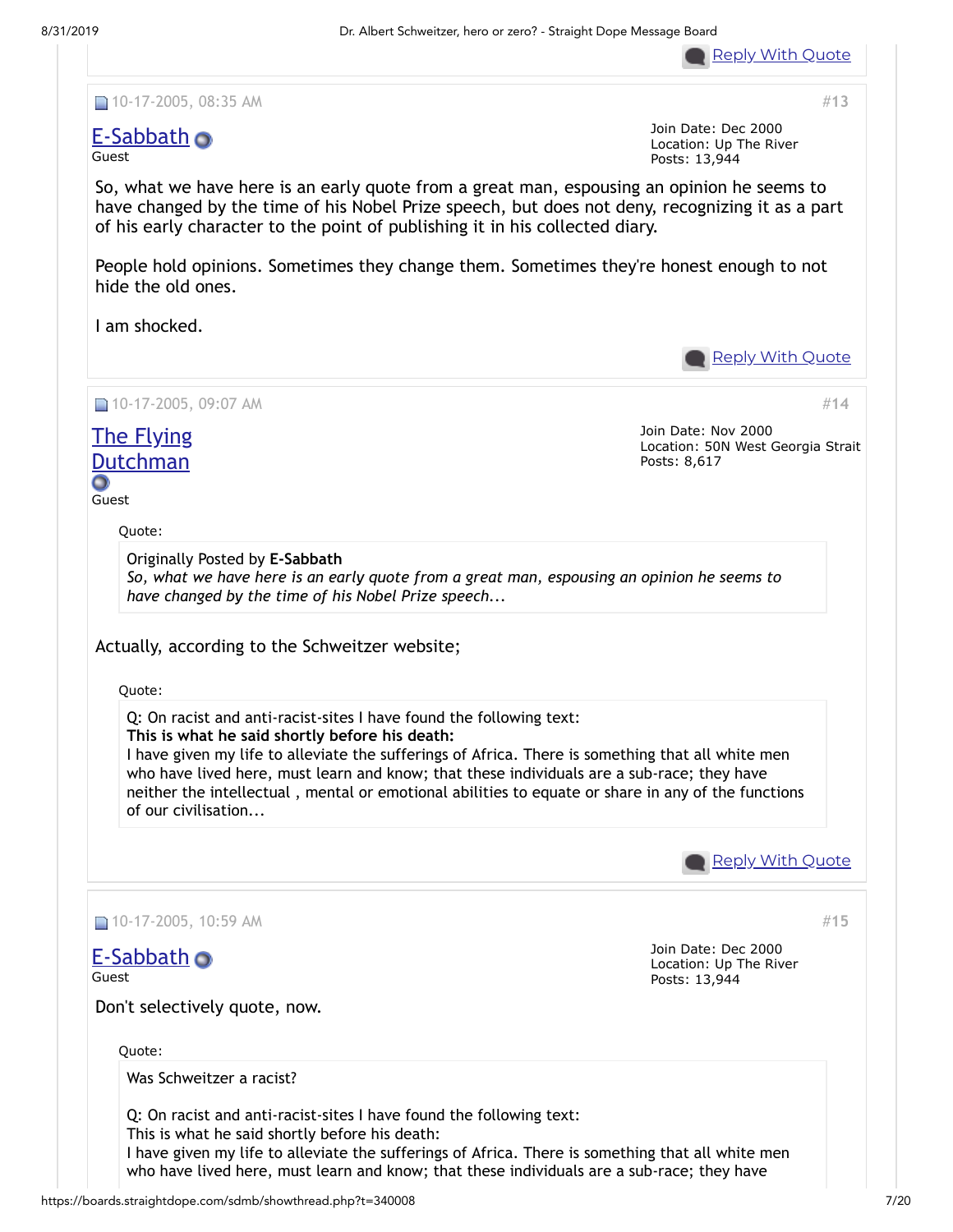neither the intellectual , mental or emotional abilities to equate or share in any of the functions of our civilisation.

"I have given my life to try to bring unto them the advantages which our civilisation must offer, but I have become well aware that we must retain this status; white, the superior, and they the inferior; for whenever a white man seeks to live among them as their equal, they will either destroy him or devour him, and they will destroy all his work; and so for any existing relationship or for any benefit to this people let white men from anywhere in the world who would come to help Africa remember that you must continually retain this status; you the master, and they the inferior, like children that you would help or teach. Never fraternise with them as equals, never accept them as your social equals ; or they will devour you; they will destroy you."- Dr. Albert Schweitzer, winner of the 1952 Nobel Prize for peace, in his 1961 book, From My African Notebook.

Dr. Albert Schweitzer, winner of the 1952 Nobel Prize for peace, in his 1961 book, From My African Notebook.

So, it was something he wrote in his book, which was from his notebook.

Quote:

Originally Posted by **From the same webpage, at schwitzer.org** *For example, Schweitzer is often criticized for having stated, early in his career in Africa, that "the African is my brother, but he is my younger brother."*

### Quote:

Nonetheless, later in his life Schweitzer was quoted as saying that "The time for speaking of older and younger brothers has passed."

#### Quote:

Note on translation: Some of the most troubling and even offensive passages in Schweitzer's writings as they have appeared in English reflect problems or even frank errors in translation, rather than Schweitzer's own thoughts. Perhaps the most extreme in this regard are references by Dr. Schweitzer to Africans as "savages". In fact, although Schweitzer used several different German words to refer to his African neighbors, none of those would be translated as "savage" today, but rather as "black" or "native" or "primitive". The translation by Mrs. C.E.B. Russell of this book into English was published in 1939, and her use of the word "savage" is as mistaken and regrettable as it is offensive.

Let's see if I can find it in his notebook.

Amazon does not allow searching inside that book. I can not find the phrase in his searchable books.

Web: Except for Schweitzer.org, the rest of the sites are craptacular in nature.

Crank through the newsgroups.

People noting that it is from the notebooks... Bunch of cranks treating it like holy writ... I'm not finding it in larger context anywhere.

Let's find more out about the man, shall we?

[http://www.schweitzerfellowship.org/...es/about/phil/](http://www.schweitzerfellowship.org/features/about/phil/)

Aha. His thoughts on Africa and Missionaries, at [http://www.schweitzerfellowship.org/...hil.aspx?id=21](http://www.schweitzerfellowship.org/features/about/phil/phil.aspx?id=21)

Quote: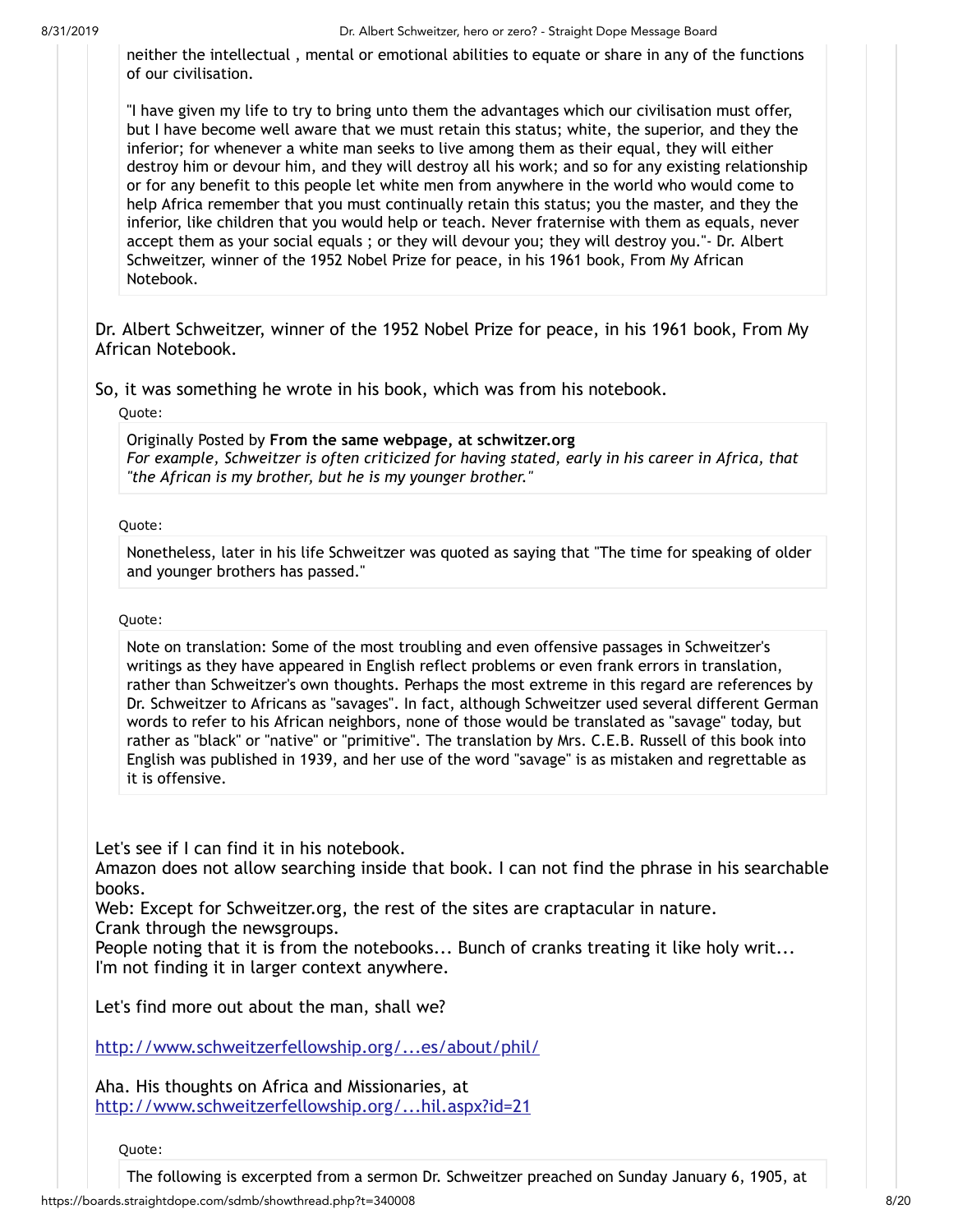

…Our culture divides people into two classes: civilized men, a title bestowed on the persons who do the classifying; and others, who have only the human form, who may perish or go to the dogs for all the "civilized men" care.

Oh, this "noble" culture of ours! It speaks so piously of human dignity and human rights and then disregards this dignity and these rights of countless millions and treads them underfoot, only because they live overseas or because their skins are of different color or because they cannot help themselves. This culture does not know how hollow and miserable and full of glib talk it is, how common it looks to those who follow it across the seas and see what it has done there, and this culture has no right to speak of personal dignity and human rights.

So... I don't know. I need to know the broader context, and I need to know the historical condition. Anyone got a copy of the book?

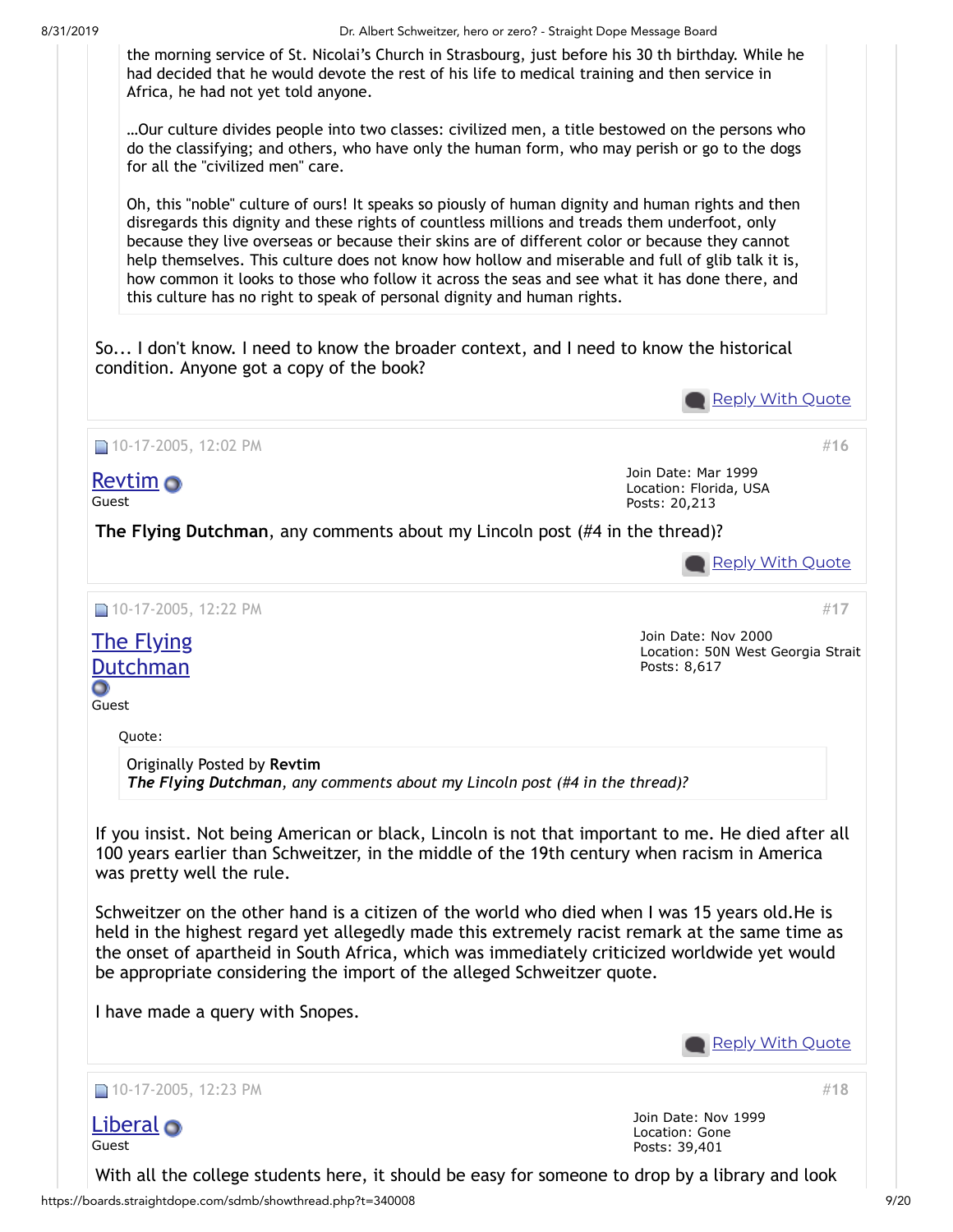**Reply With [Quote](https://boards.straightdope.com/sdmb/newreply.php?do=newreply&p=6694465)** 

#**[19](https://boards.straightdope.com/sdmb/showpost.php?p=6694689&postcount=19)**

#**[20](https://boards.straightdope.com/sdmb/showpost.php?p=6695719&postcount=20)**

10-17-2005, 01:25 PM

# [Marley23](https://boards.straightdope.com/sdmb/member.php?u=21437) **O**

in the book.

I Am the One Who Bans

Join Date: Apr 2002 Location: Brooklyn Posts: 78,234

Quote:

Originally Posted by **The Flying Dutchman** *Schweitzer on the other hand is a citizen of the world who died when I was 15 years old.*

Although, for all of that, he was born in 1875 and raised in a time when such an attitude was not so shocking. **Lib** is right that this ought to be easy to resolve. Meanwhile, as I keep looking at the Schweitzer page, I think they're confirming he said it.



■ 10-17-2005, 06:49 PM

## [tomndebb](https://boards.straightdope.com/sdmb/member.php?u=82)

Mod Rocker Moderator

Quote:

Join Date: Mar 1999 Location: N E Ohio Posts: 40,881

Originally Posted by **Liberal** *With all the college students here, it should be easy for someone to drop by a library and look in the book.*

Well, the colleges are not very close to my house, but I had an errand that brought me within a few miles of the one branch of our county library that had a copy and I checked it out.

I have just finished reading African Notebook, Albert Schweitzer, translated by Mrs. C. E. B. Russell. A Midland Book Indiana University Press Bloomington 1958. Copyright 1939 By Henry Holt And Company, Inc. Manufactured in the United States of America Library of Congress Catalog Number: 58-12209 Fifth Printing 1961

Having now completely read the book (it is pretty short) I can state unequivocally that the passages quoted in the OP do not appear in the book. There is no mention of "sub-races." No passage speaks of "destroying" or "devouring" white men. In fact, while there are many passages that sound a bit paternalistic, the final chapter is an essay that indicates that the white man must meet the black man as an equal and that most of the idiosyncracies that Europeans perceive in Africans are little more than cultural diffrerences imposed by the widely differing living conditions of the two groups.

Once again, those who need to instill hatred and fear have resorted to manufacturing it.

**Reply With [Quote](https://boards.straightdope.com/sdmb/newreply.php?do=newreply&p=6695719)**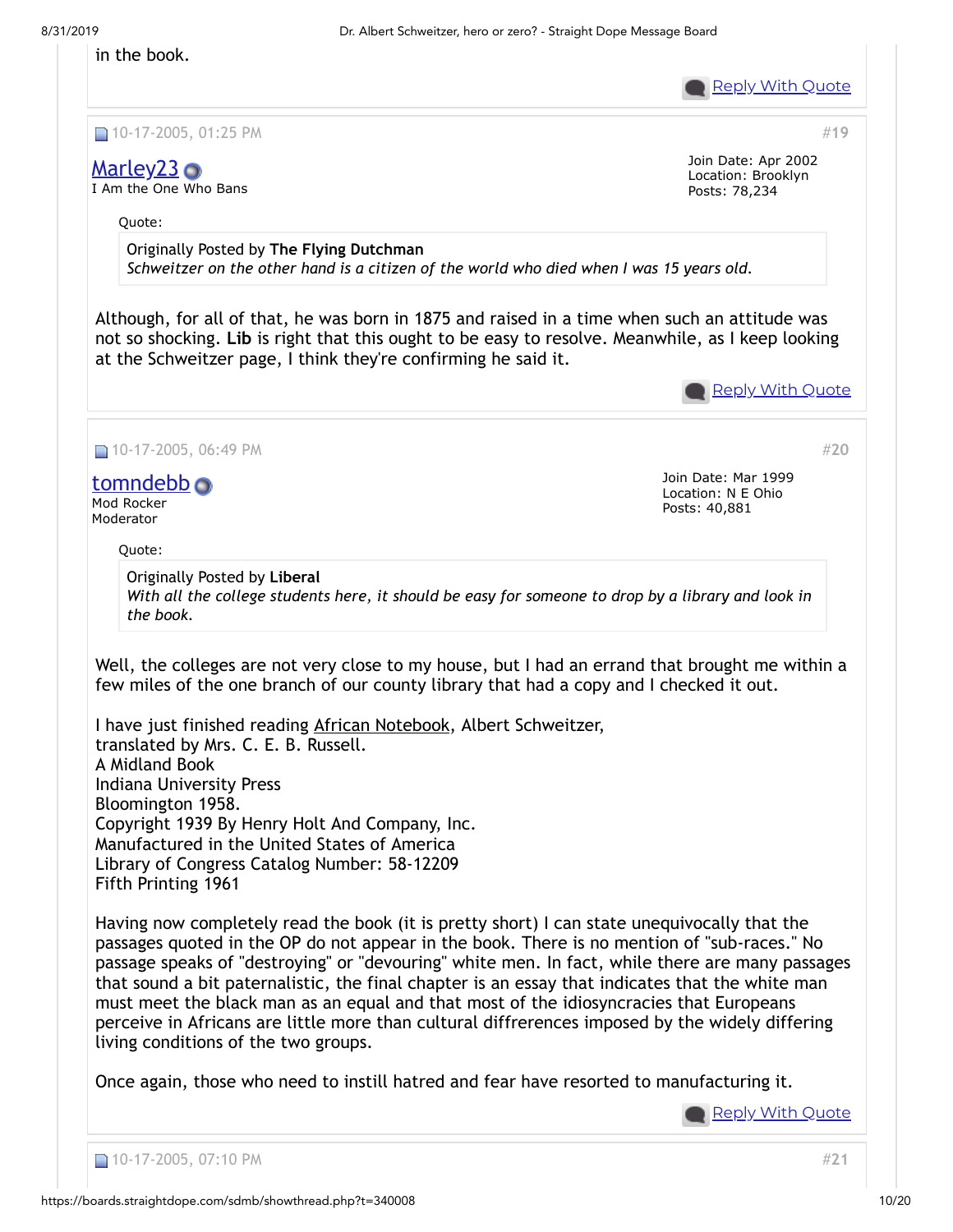Guest

Quote:

Originally Posted by **Liberal** *I think it's clear that he said it*

I would definitely suspend judgement as long as no actual cite is given. People with agendas make up all kinds of shit about what famous people actually said.

I'm also puzzled as to why the alleged quote is attributed to Schweitzer "shortly before his death", and uses (twice) the phrase "I have given my life to [help Africans]", but is said to have appeared in *From My African Notebook*, which apparently was translated into English in 1939 from a German original, *Afrikanische Geschicten*, that as far as I can tell was published in 1936 or 1938.

Considering that Schweizer died in 1965 at the age of 90, could 1938 really be described as "shortly before his death"? If the alleged quote comes, on the other hand, from 1961 which really **was** shortly before his death, what book was it supposedly published in? I smell a large smelly rat.

[In preview: Yup, a large smelly racist rat. Thanks **tom**, and I trust we all apologize to Mr. Schweitzer for the large smelly racist rats out to damage his reputation.]

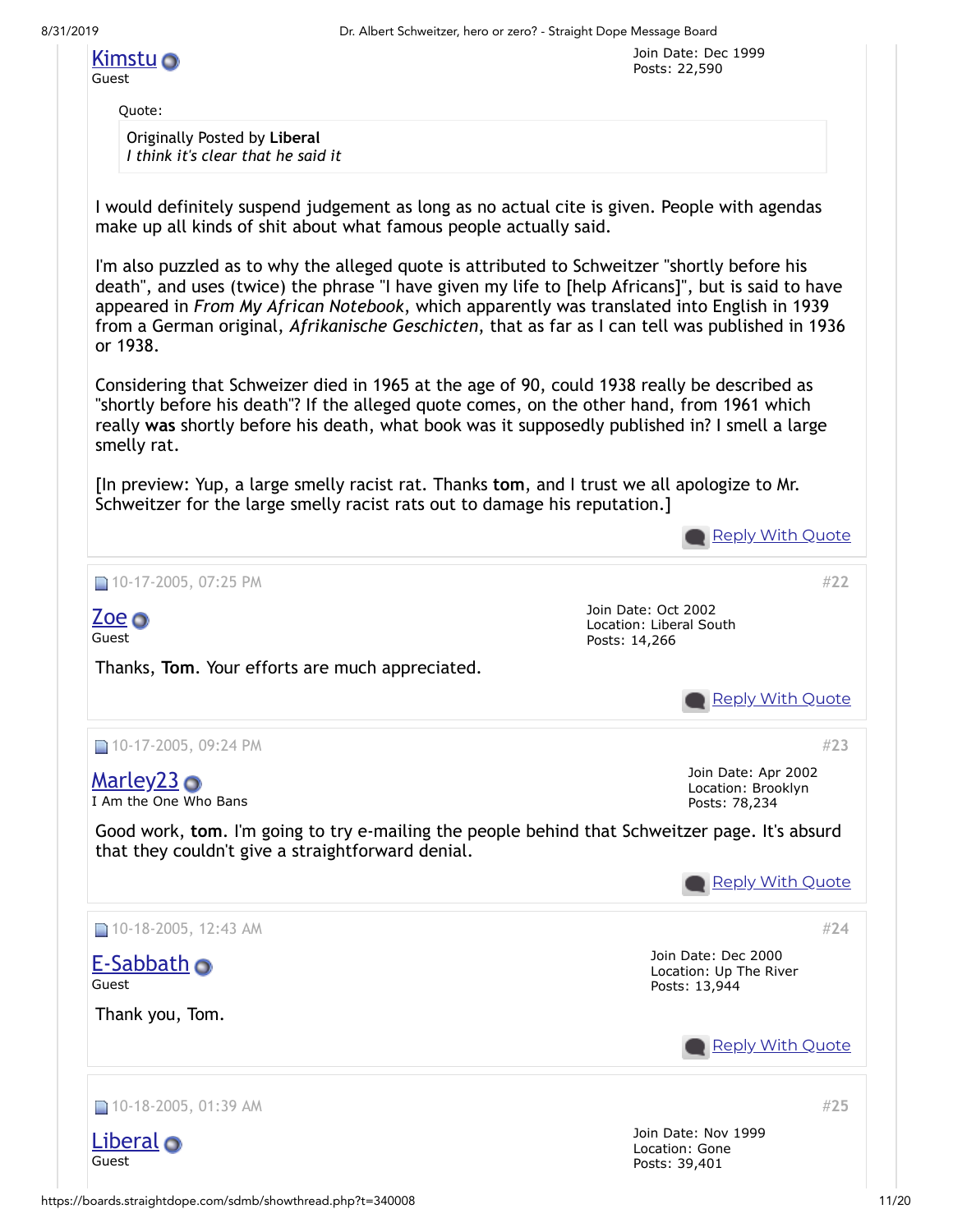Quote:

Originally Posted by **tomndebb**

*Having now completely read the book (it is pretty short) I can state unequivocally that the passages quoted in the OP do not appear in the book. There is no mention of "sub-races." No passage speaks of "destroying" or "devouring" white men. In fact, while there are many passages that sound a bit paternalistic, the final chapter is an essay that indicates that the white man must meet the black man as an equal and that most of the idiosyncracies that Europeans perceive in Africans are little more than cultural diffrerences imposed by the widely differing living conditions of the two groups.*

Excellent, thanks. One thing you might consider doing is informing Barbara. It would be nice to have this item on Snopes.



https://boards.straightdope.com/sdmb/showthread.php?t=340008 12/20 Originally Posted by **Revtim**

Quote: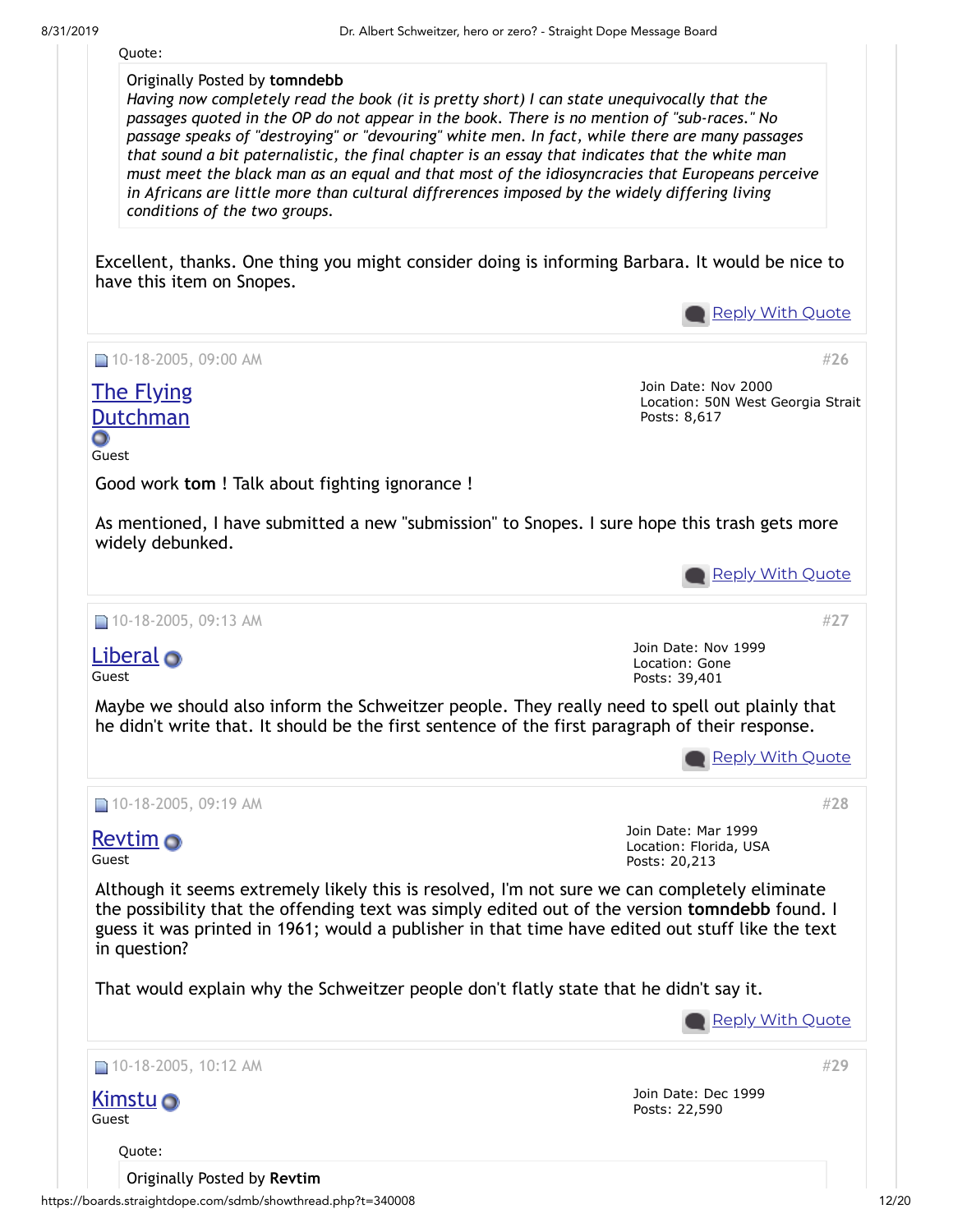8/31/2019 Dr. Albert Schweitzer, hero or zero? - Straight Dope Message Board

*I'm not sure we can completely eliminate the possibility that the offending text was simply edited out of the version tomndebb found. I guess it was printed in 1961; would a publisher in that time have edited out stuff like the text in question?*

1961 is the date of the fifth printing of the English translation by Russell, which was copyrighted in 1939. Under the terms of the copyright, I don't think that the publisher would be allowed to excise portions of the published text without stating clearly that it was an abridged version.

If people are really still bothered by this, I can try at some point in the next couple weeks to get hold of a copy of Schweitzer's *Afrikanische Geschichten* and see what he wrote in the original German, but please don't make me do that unless you feel it's really important.

As for why the Schweitzer site didn't deny the authenticity of that "quote", it looked to me as though their answer wasn't really addressing the alleged quote at all. They just had some standard boilerplate response to the question "Was Schweitzer a racist?" and that's what they put in the FAQ.

**Reply With [Quote](https://boards.straightdope.com/sdmb/newreply.php?do=newreply&p=6697404)** 

#**[30](https://boards.straightdope.com/sdmb/showpost.php?p=6697427&postcount=30)**

## $\Box$  10-18-2005, 10:19 AM

[Revtim](https://boards.straightdope.com/sdmb/member.php?u=300) Guest

Join Date: Mar 1999 Location: Florida, USA Posts: 20,213

Actually, now that I read the FAQ item for myself at

http://www.schweitzer.org/english/di...fag.htm#racist I'm leaning on the side that he said it, but it was edited from at least that 1961 version. The FAQ item is written by Lachlan Forrow MD, who wrote the foreward for at least [this](http://www.syracuseuniversitypress.syr.edu/spring-2002-catalog/african-notebooks.html) edition of 'African Diary', so it's a pretty safe bet he's familiar enough with the work to know if the quote was fraudulent or not. If the quote was false, I cannot imagine why he would not have flatly stated so instead of excusing it by saying things like "Albert Schweitzer was not a saint; Albert Schweitzer was a human being, a man who was shaped by his historical era but nonetheless transcended it."

Note that I have no dog in race (pun not intended); my only familiarity with Schweitzer was his general reputation as a good guy and the use of his name in analogy, as in "He's no Albert Schweitzer". Before this thread, I didn't know what he did specifically to earn his humanitarian reputation.

**Reply With [Quote](https://boards.straightdope.com/sdmb/newreply.php?do=newreply&p=6697427)** 

#**[31](https://boards.straightdope.com/sdmb/showpost.php?p=6697496&postcount=31)**

## $\Box$  10-18-2005, 10:38 AM

## [Kimstu](https://boards.straightdope.com/sdmb/member.php?u=3693) **o**

Guest

Join Date: Dec 1999 Posts: 22,590

Oh, ginger snaps. Okay folks, can we reach a consensus here on what **will** settle the question of whether Schweitzer actually wrote this remark? If I read the German version and don't find it, will we start wondering whether maybe it was just excised from that edition too?

Are we at least agreed that the alleged source of the alleged quote is the following? Quote:

Schweitzer, Albert, *From My African Notehook*. (*Afrikanische Geschichten*. Leipzig, Flix Meiner. 1938.) Translated by Mrs. C.E.B. Russell. London, Allen & Unwin, 1938.

If I find a copy of *Afrikanische Geschichten* as published in the original German, read it, and don't find the alleged quote, will we all agree that the alleged ascription to Schweitzer is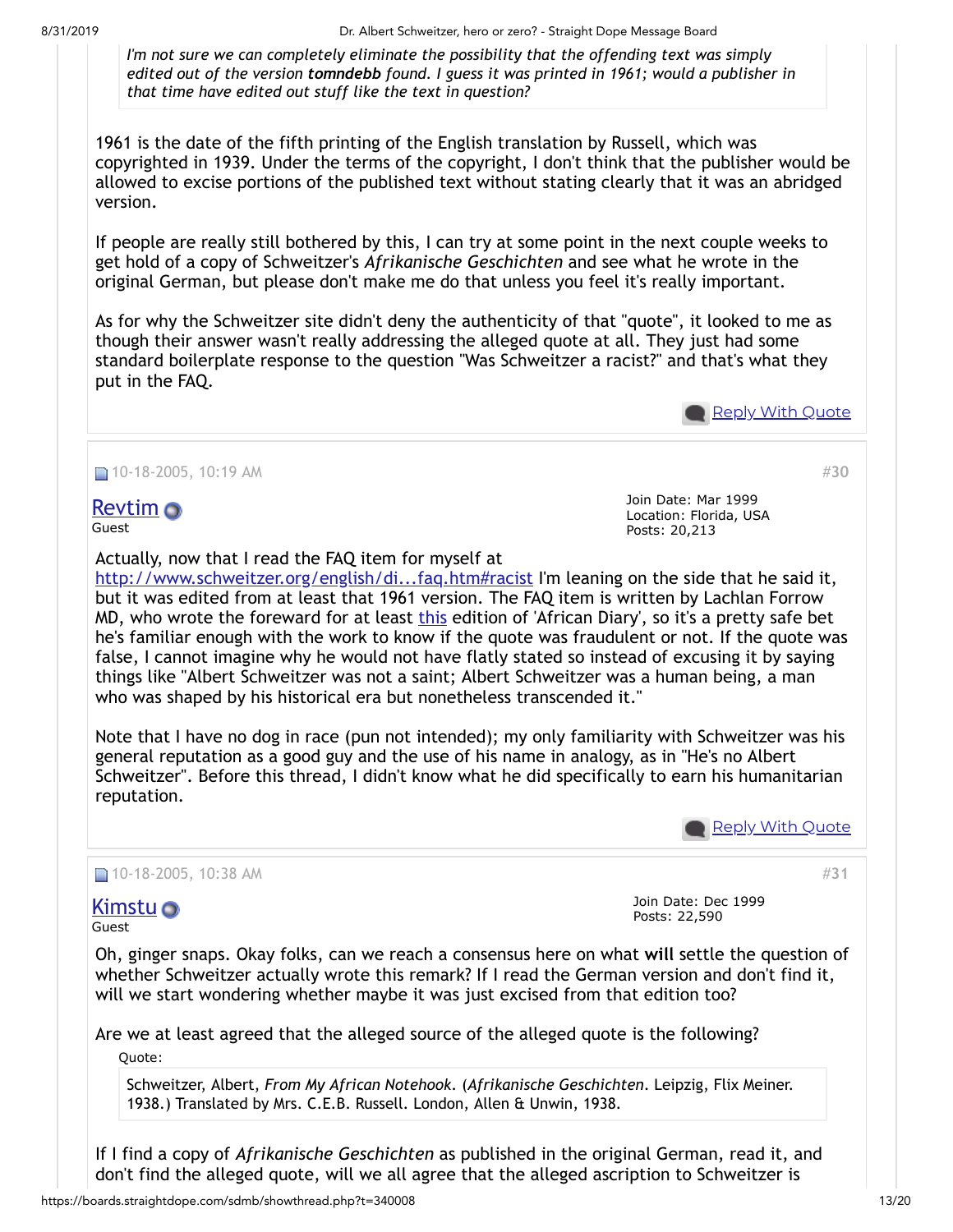### bullshit?

(Actually, it should be good enough to check a first edition of the English translation by Russell, since that's where the remark in question is alleged to have been found.)

**Reply With [Quote](https://boards.straightdope.com/sdmb/newreply.php?do=newreply&p=6697496)** 

Join Date: Mar 1999 Location: N E Ohio Posts: 40,881

 $\Box$  10-18-2005, 10:39 AM

## [tomndebb](https://boards.straightdope.com/sdmb/member.php?u=82)

Mod Rocker Moderator

Quote:

Originally Posted by **Revtim**

*Although it seems extremely likely this is resolved, I'm not sure we can completely eliminate the possibility that the offending text was simply edited out of the version tomndebb found. I guess it was printed in 1961; would a publisher in that time have edited out stuff like the text in question?*

*That would explain why the Schweitzer people don't flatly state that he didn't say it.*

The actual quotation on the blog page (as quoted in the OP and confirmed by a visit to the blog) is

Quote:

- Dr. Albert Schweitzer, winner of the 1952 Nobel Prize for peace, in his 1961 book, From My African Notebook.

Note the dates on my reference.

Actually, as I noted, there are any number of selections from the book that would be viewed, particularly in the 21st century, as paternalistic. However, I doubt that a book printed in 1939 would be republished twice in the same year (copyright issues) once complete and once abridged, especially with no notation of abridgement.

**Reply With [Quote](https://boards.straightdope.com/sdmb/newreply.php?do=newreply&p=6697497)** 

Join Date: Mar 1999 Location: Florida, USA

Posts: 20,213

 $\Box$  10-18-2005, 10:43 AM

## [Revtim](https://boards.straightdope.com/sdmb/member.php?u=300)

Guest

Quote:

Originally Posted by **Kimstu**

*As for why the Schweitzer site didn't deny the authenticity of that "quote", it looked to me as though their answer wasn't really addressing the alleged quote at all. They just had some standard boilerplate response to the question "Was Schweitzer a racist?" and that's what they put in the FAQ.*

Perhaps, but doesn't that seem somewhat unlikely? What a howling error to use the quote as part of the question, where the answer is soley to defend Schweitzer, but not mention the quote is fabricated.

In any case, I found Dr. Lachlan's email and asked for clarification. I'll let you know what the answer is, if I get one.



#**[33](https://boards.straightdope.com/sdmb/showpost.php?p=6697516&postcount=33)**

#**[32](https://boards.straightdope.com/sdmb/showpost.php?p=6697497&postcount=32)**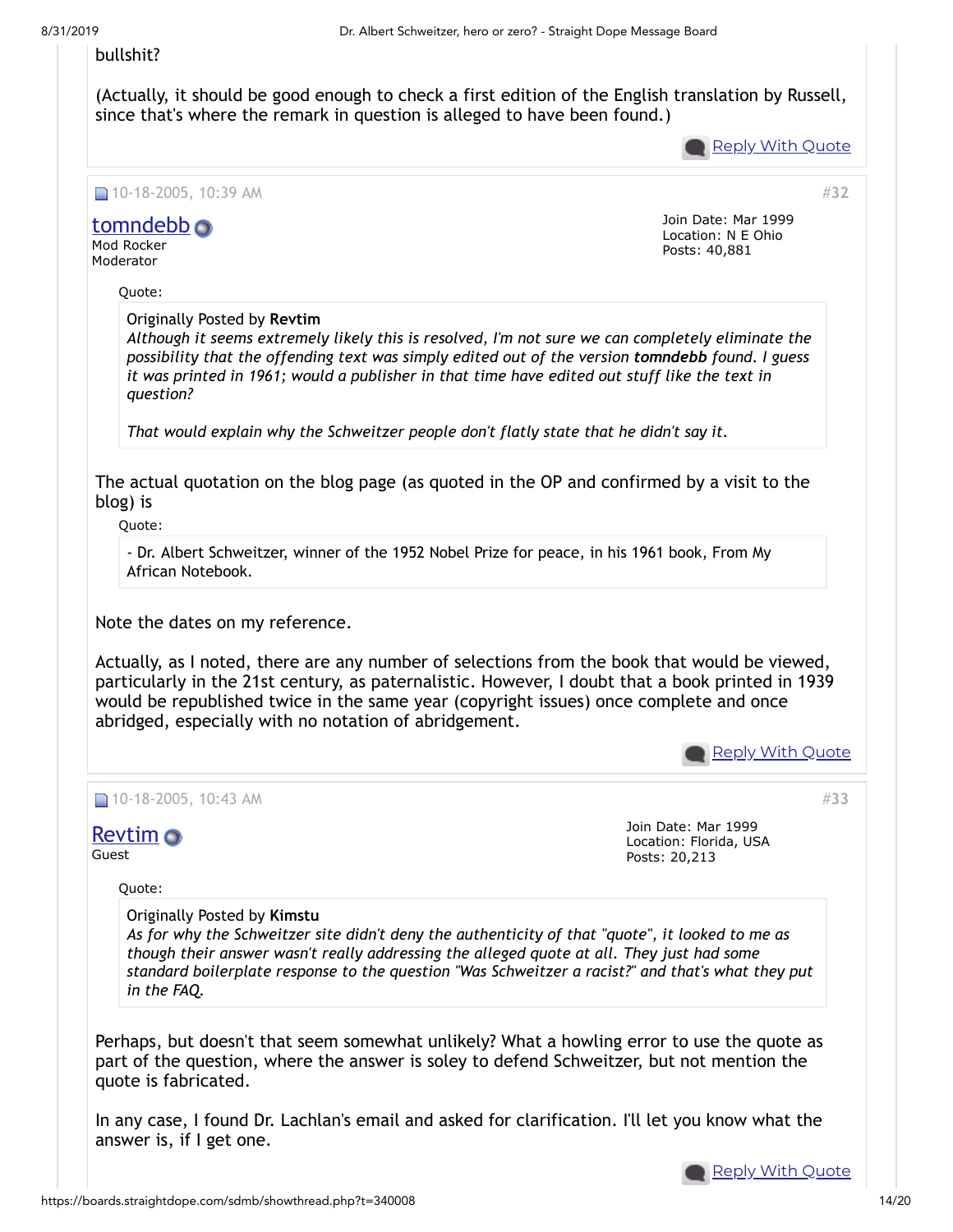

example, that...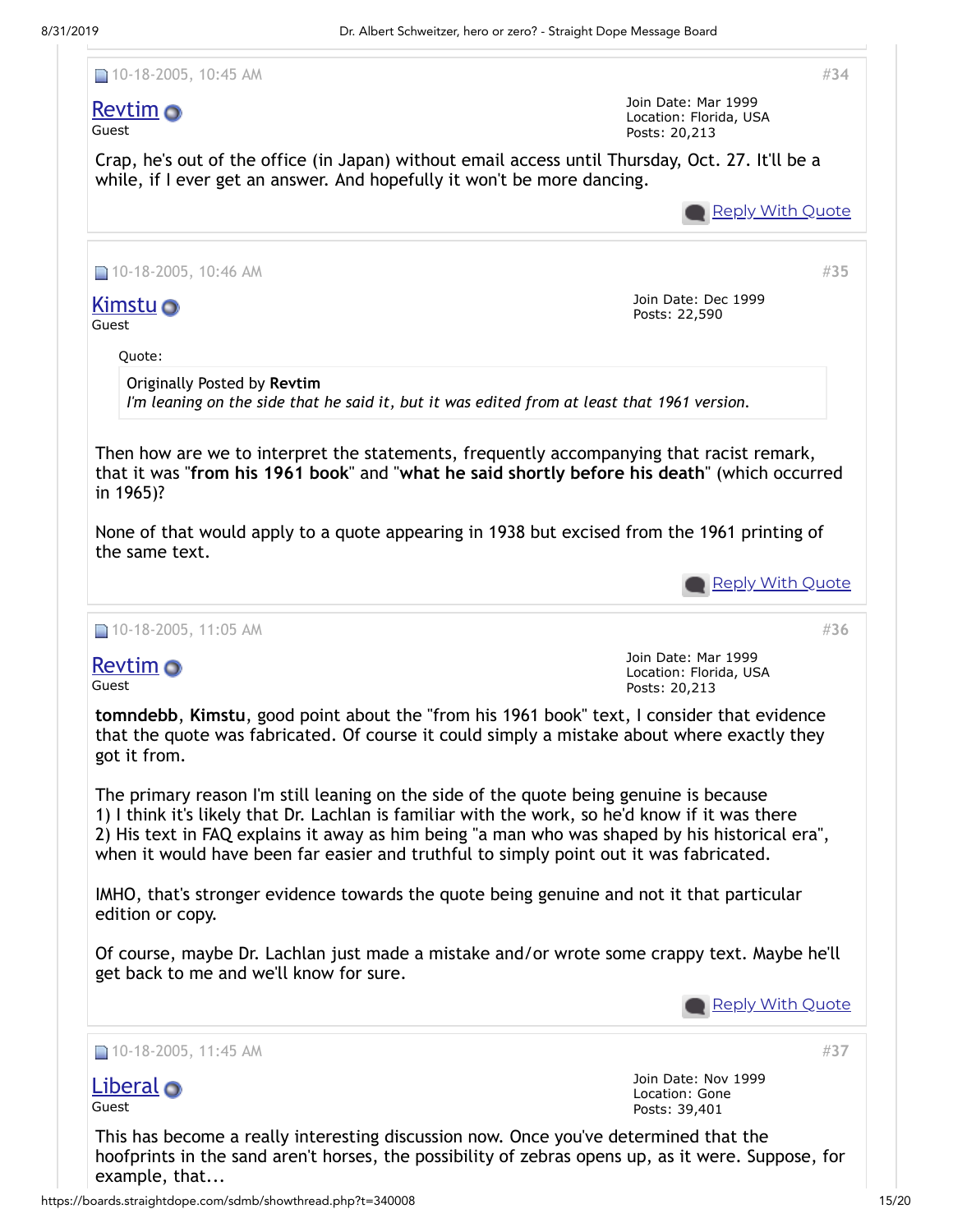1) ...the Schweitzer site is itself run by white supremacists.

2) ...the date attributed is wrong, but the quote is indeed in the '39 version.

3) ...the quote is from another book.

4) ...the Schweitzer people themselves have not bothered reading the book.

5) ... Tom overlooked the text, or the text appeared in a preface or introduction in an earlier edition

As we search for answers, in the meantime, I'll tell you what really bothers me about the quote being inauthentic. Mainly, it is so complicated. It isn't just a one-liner about those god awful negroes — it is a thought-through developed paragraph with a topic sentence and dependent text. And it reads very much like other exerpts from the book that are found elsewhere in terms of style of writing (although that, in and of itself, isn't that hard to do.) The quote may be made up, but whoever made it up was not an idiot.

It will be interesting to see what Barbara does with it because she usually researches pretty exhaustively. She'll likely hunt down the 1939 edition. Hopefully, Revtim's contact will turn up something as well.

Reply With [Quote](https://boards.straightdope.com/sdmb/newreply.php?do=newreply&p=6697738)

|                                                                                                                                                                                                                                                                                                                                                                                                                                                                                                                   | Join Date: Apr 2002                                            |
|-------------------------------------------------------------------------------------------------------------------------------------------------------------------------------------------------------------------------------------------------------------------------------------------------------------------------------------------------------------------------------------------------------------------------------------------------------------------------------------------------------------------|----------------------------------------------------------------|
| $M$ arley $23$ $\odot$<br>I Am the One Who Bans                                                                                                                                                                                                                                                                                                                                                                                                                                                                   | Location: Brooklyn<br>Posts: 78,234                            |
| Quote:                                                                                                                                                                                                                                                                                                                                                                                                                                                                                                            |                                                                |
| Originally Posted by Kimstu<br>As for why the Schweitzer site didn't deny the authenticity of that "quote", it looked to me as<br>though their answer wasn't really addressing the alleged quote at all. They just had some<br>standard boilerplate response to the question "Was Schweitzer a racist?" and that's what they put<br>in the FAQ.                                                                                                                                                                   |                                                                |
| Which, because of the way it was presented, is confusing.<br>I did e-mail the Webmaster last night, and I said more or less what Lib suggests - that it                                                                                                                                                                                                                                                                                                                                                           |                                                                |
| appears Schweitzer never said these words, and that they ought to begin their response to the<br>issue with a simple and direct statement to that effect. The longer answer to the question of<br>"was he a racist?" is interesting, but without a straightforward response it looks evasive. I am<br>hoping, of course, that if any of us have got something wrong and Schweitzer did say those<br>things, they'll correct me. Of course, if he did say it they should put that in their first<br>sentence, too. |                                                                |
|                                                                                                                                                                                                                                                                                                                                                                                                                                                                                                                   | <b>Reply With Quote</b>                                        |
|                                                                                                                                                                                                                                                                                                                                                                                                                                                                                                                   | #39                                                            |
| $\Box$ 10-18-2005, 12:04 PM<br><b>Revtim</b> o<br>Guest                                                                                                                                                                                                                                                                                                                                                                                                                                                           | Join Date: Mar 1999<br>Location: Florida, USA<br>Posts: 20,213 |
| Quote:                                                                                                                                                                                                                                                                                                                                                                                                                                                                                                            |                                                                |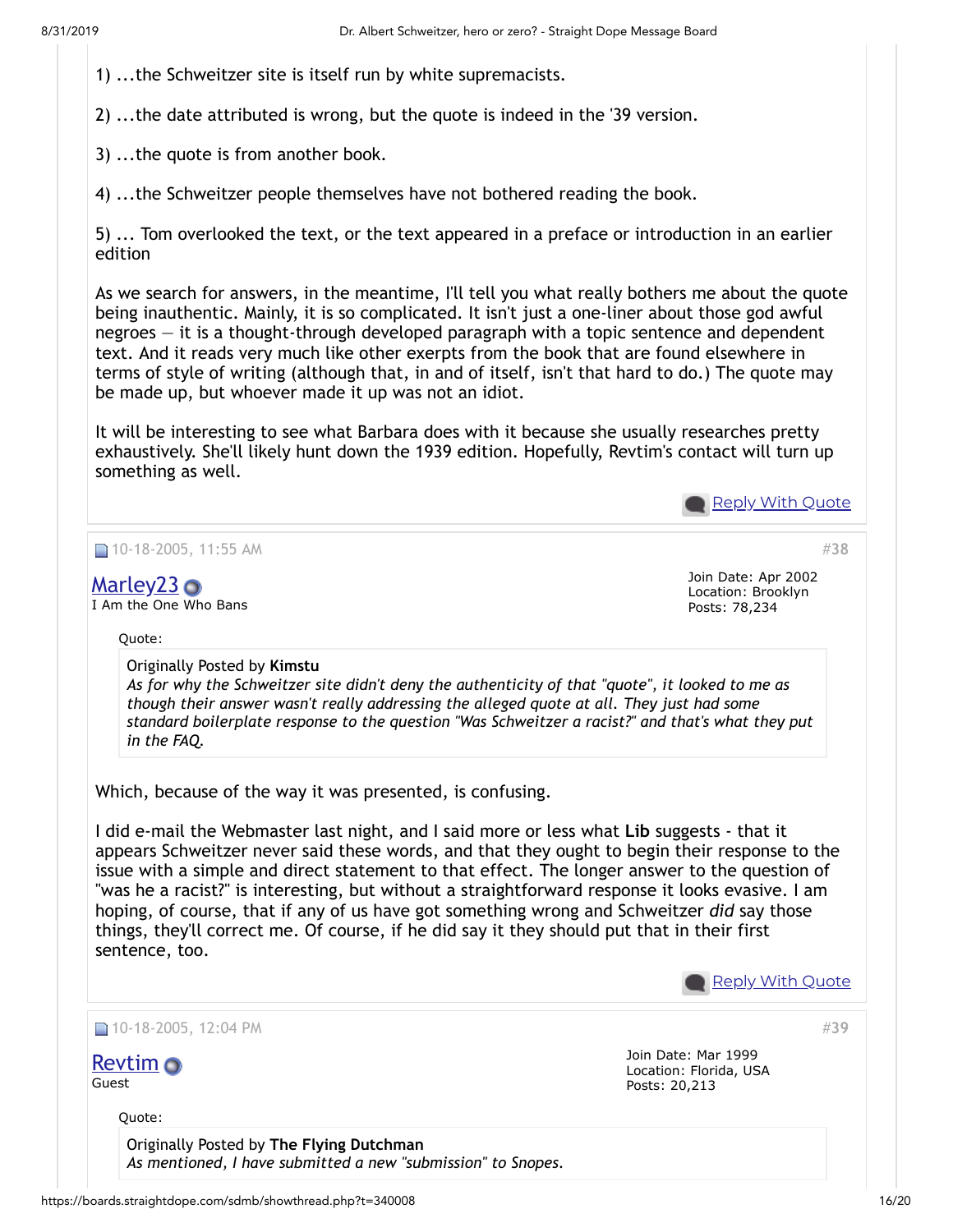### Was this an email, or on the discussion board?

**Reply With [Quote](https://boards.straightdope.com/sdmb/newreply.php?do=newreply&p=6697810)** 

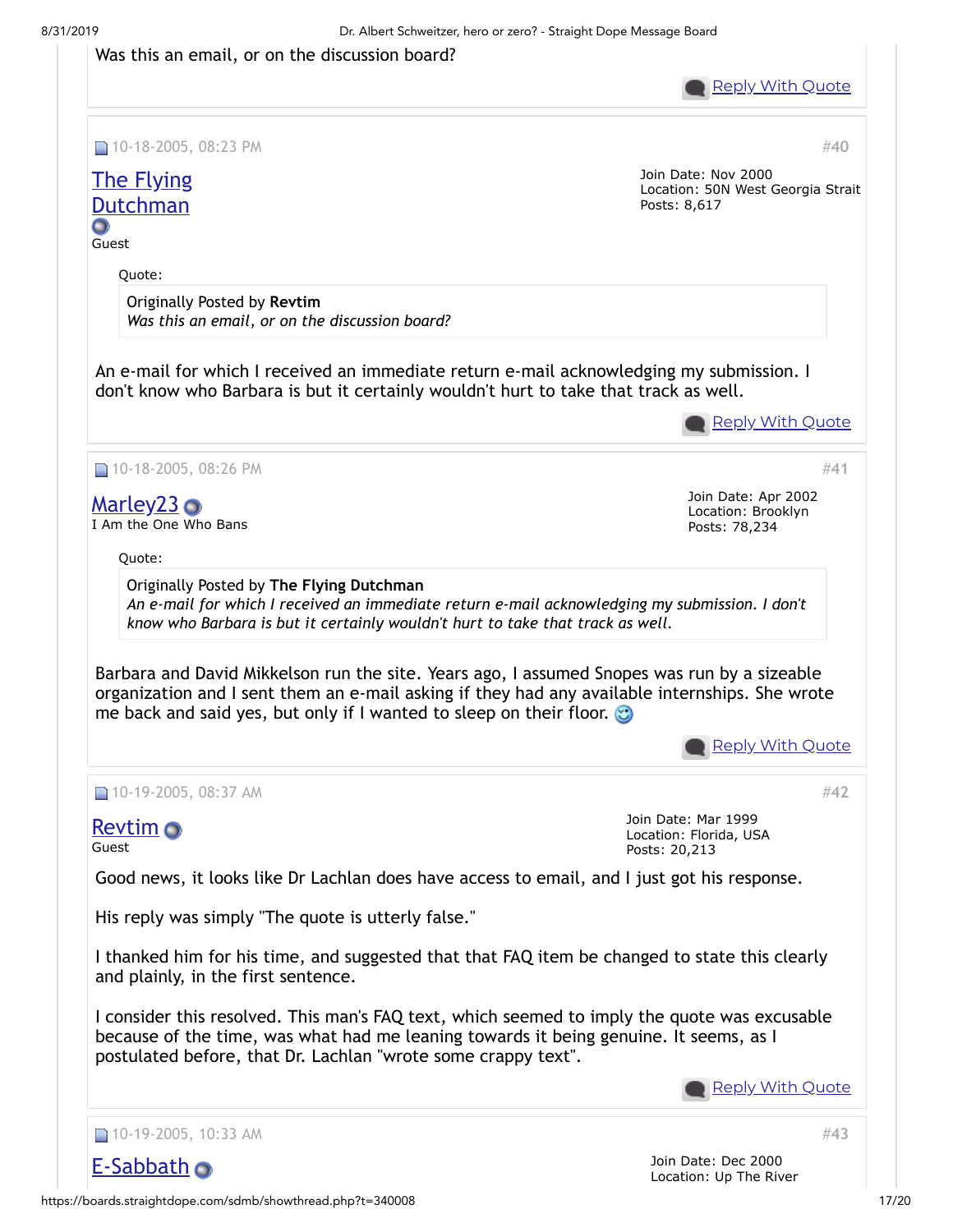

Ignorance is fought! The day is saved! Thanks to... the Moderator... girls...

You know, actual ignorance being fought might be worthy of a SDSAB article for Tom.



**Reply With [Quote](https://boards.straightdope.com/sdmb/newreply.php?do=newreply&p=6701206)** 

#**[44](https://boards.straightdope.com/sdmb/showpost.php?p=6701206&postcount=44)**

■ 10-19-2005, 10:36 AM

# [E-Sabbath](https://boards.straightdope.com/sdmb/member.php?u=11560) o

Guest

Join Date: Dec 2000 Location: Up The River Posts: 13,944

Or RevTim... look, brain has escaped. Come back brain, I have coffee.

Ahem. The point being, if we get the FAQ changed appropriately (And check all the quotes listed, just to be sure), it's a textbook perfect example of how the Dope is supposed to work. Thanks, Dutchman, for bringing this up.

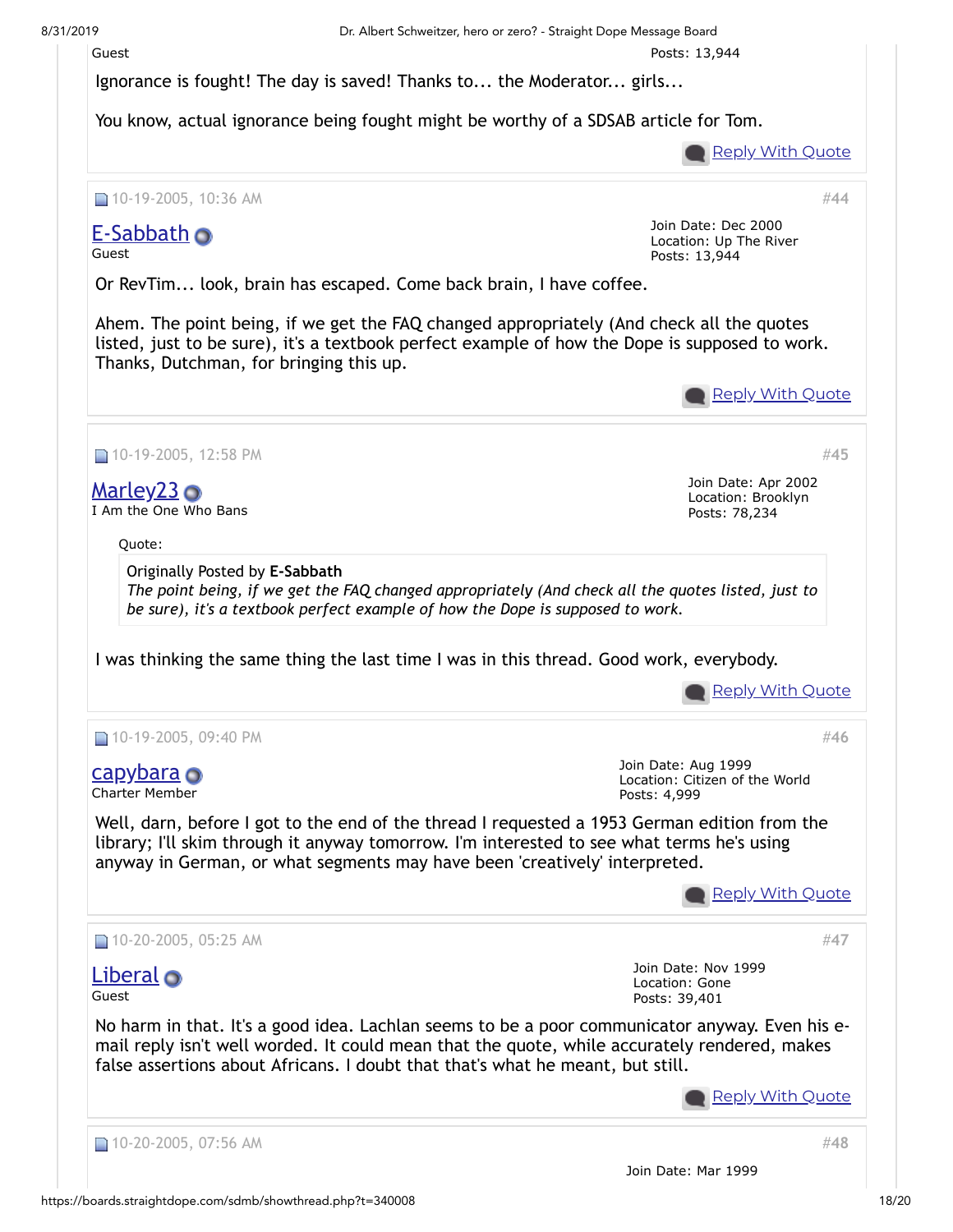Location: Florida, USA Posts: 20,213

# [Revtim](https://boards.straightdope.com/sdmb/member.php?u=300)

## Guest

Dagnabbit Lib, I was sure this was resolved but you planted a seed of doubt in my mind. I sent another reply to Lachlan asking for clarification. He responded "It is utterly inconceivable that Albert Schweitzer ever said or wrote that." A highly pessimistic interpretation of this statement might find ways to the postulate it was still written but Lachlan simply still found it "inconceivable" but true, but I want to let this one stand.

**Reply With [Quote](https://boards.straightdope.com/sdmb/newreply.php?do=newreply&p=6704717)** 

Join Date: Oct 2002 Location: St. Paul, MN

Posts: 58,797

#**[49](https://boards.straightdope.com/sdmb/showpost.php?p=6704895&postcount=49)**

#**[50](https://boards.straightdope.com/sdmb/showpost.php?p=6705775&postcount=50)**

### 10-20-2005, 08:56 AM

### [Diogenes](https://boards.straightdope.com/sdmb/member.php?u=25781) the Cynic BANNED

It seems to me like this has been completely resolved. No one has been able to cite a source for that quote and parsing Lachlan's denial just seems silly. Unless someone can actually cite a source for the quote then decency dictates that we assume he didn't say it. Let's not forget where the burden of proof lies here.



■ 10-20-2005, 12:32 PM

### [Liberal](https://boards.straightdope.com/sdmb/member.php?u=3284) Guest

Join Date: Nov 1999 Location: Gone Posts: 39,401

It shifted to us when the Whitists cited their source. We're just attempting to pin it down. Tom read the book they cited and did not find the quote. That shifted it back to the Whitists. But then came the suggestion that it could have been found in an older version. Lots of times, books have their introductions or prefaces rewritten. So we inquired of Dr. Lachlan. But his response was somewhat coy, and frankly so is his new one. We aren't interested in what Dr. Lachlan can conceive; we're interested in whether Schweitzer every wrote that paragraph.

Capaybara has offered the perfect solution. He has obtained and is reading the original text in its original language. His findings will convince me completely. Meanwhile, I'm only somewhere between 90% and 95% convinced. Good enough for government work, perhaps, but this is one of those rare, honest to goodness Straight Dope projects that's true to the mission statement. We have the opportunity to be 100% sure. Let's not sit on our laurels until the race is finished.

|                      |                   |                                   |                        | Reply With Quote |
|----------------------|-------------------|-----------------------------------|------------------------|------------------|
| Reply                |                   |                                   | Page 1 of 2 $1 \t 2 >$ | $\checkmark$     |
| <b>Bookmarks</b>     |                   |                                   |                        |                  |
| st Digg              | <b>R</b> Facebook | 유 reddit                          | Twitter<br>r.          |                  |
|                      |                   | « Previous Thread   Next Thread » |                        |                  |
|                      |                   | <b>Forum Jump</b>                 |                        |                  |
| <b>Posting Rules</b> | ∧                 | <b>Great Debates</b>              |                        | Go<br>▼          |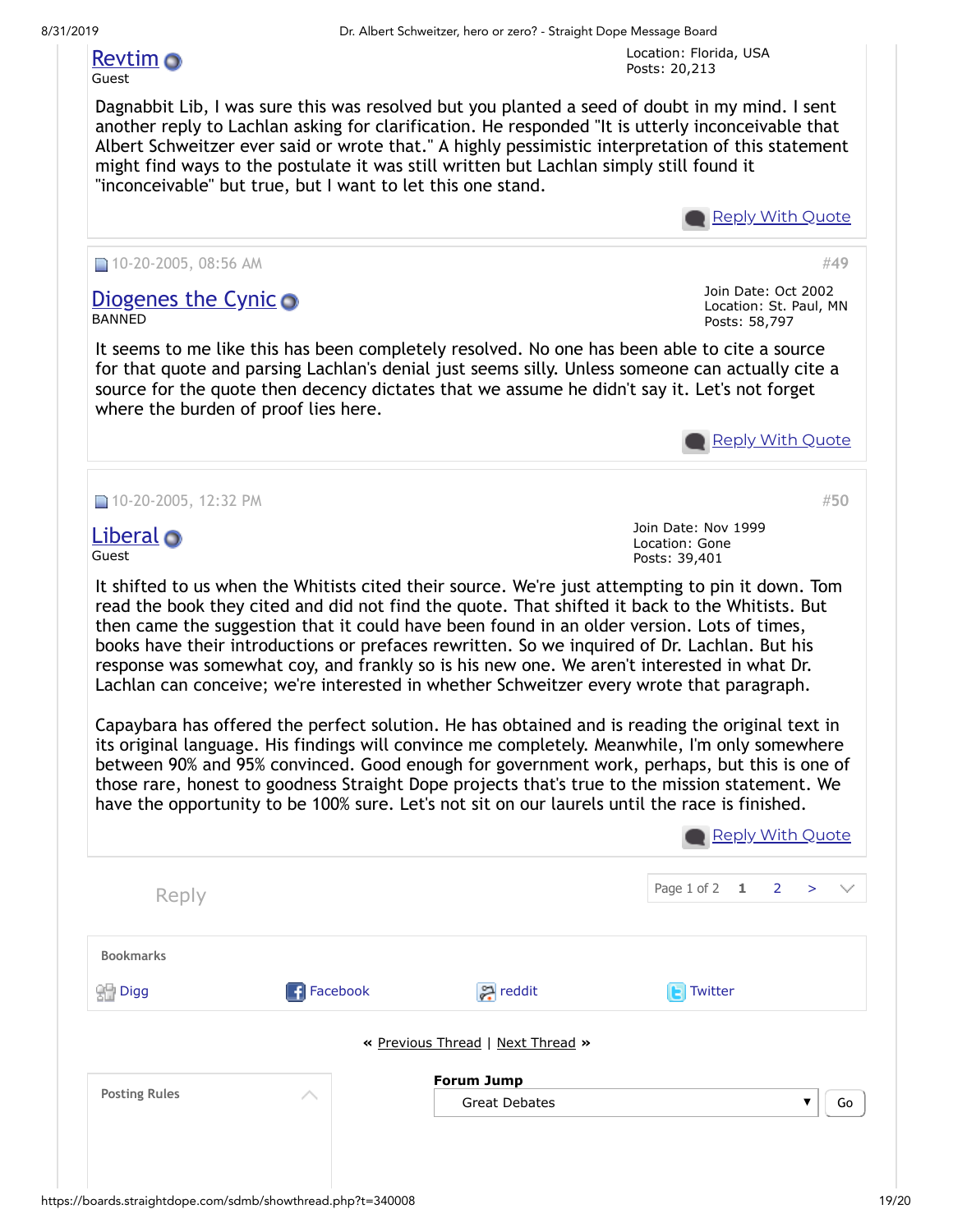| <b>Posting Rules</b>                                                                                                    |                                                                                                                                               |  |
|-------------------------------------------------------------------------------------------------------------------------|-----------------------------------------------------------------------------------------------------------------------------------------------|--|
| You may not post new threads<br>You may not post replies<br>You may not post attachments<br>You may not edit your posts |                                                                                                                                               |  |
| <b>BB</b> code is <b>On</b><br>Smilies are On<br>[IMG] code is Off<br>HTML code is Off                                  |                                                                                                                                               |  |
| <b>Forum Rules</b>                                                                                                      |                                                                                                                                               |  |
|                                                                                                                         |                                                                                                                                               |  |
|                                                                                                                         | All times are GMT -5. The time now is 08:10 AM.                                                                                               |  |
| -- Sultantheme's   ▼                                                                                                    | <b>Contact Us - Straight Dope Homepage - Archive - Top</b>                                                                                    |  |
|                                                                                                                         | Powered by vBulletin® Version 3.8.7<br>Copyright ©2000 - 2019, vBulletin Solutions, Inc.                                                      |  |
|                                                                                                                         | Send questions for Cecil Adams to: cecil@straightdope.com                                                                                     |  |
|                                                                                                                         | Send comments about this website to: webmaster@straightdope.com                                                                               |  |
|                                                                                                                         | Terms of Use / Privacy Policy                                                                                                                 |  |
|                                                                                                                         | Advertise on the Straight Dope!<br>(Your direct line to thousands of the smartest, hippest people on the planet, plus a few total dipsticks.) |  |
|                                                                                                                         | Copyright © 2018 STM Reader, LLC.                                                                                                             |  |
|                                                                                                                         |                                                                                                                                               |  |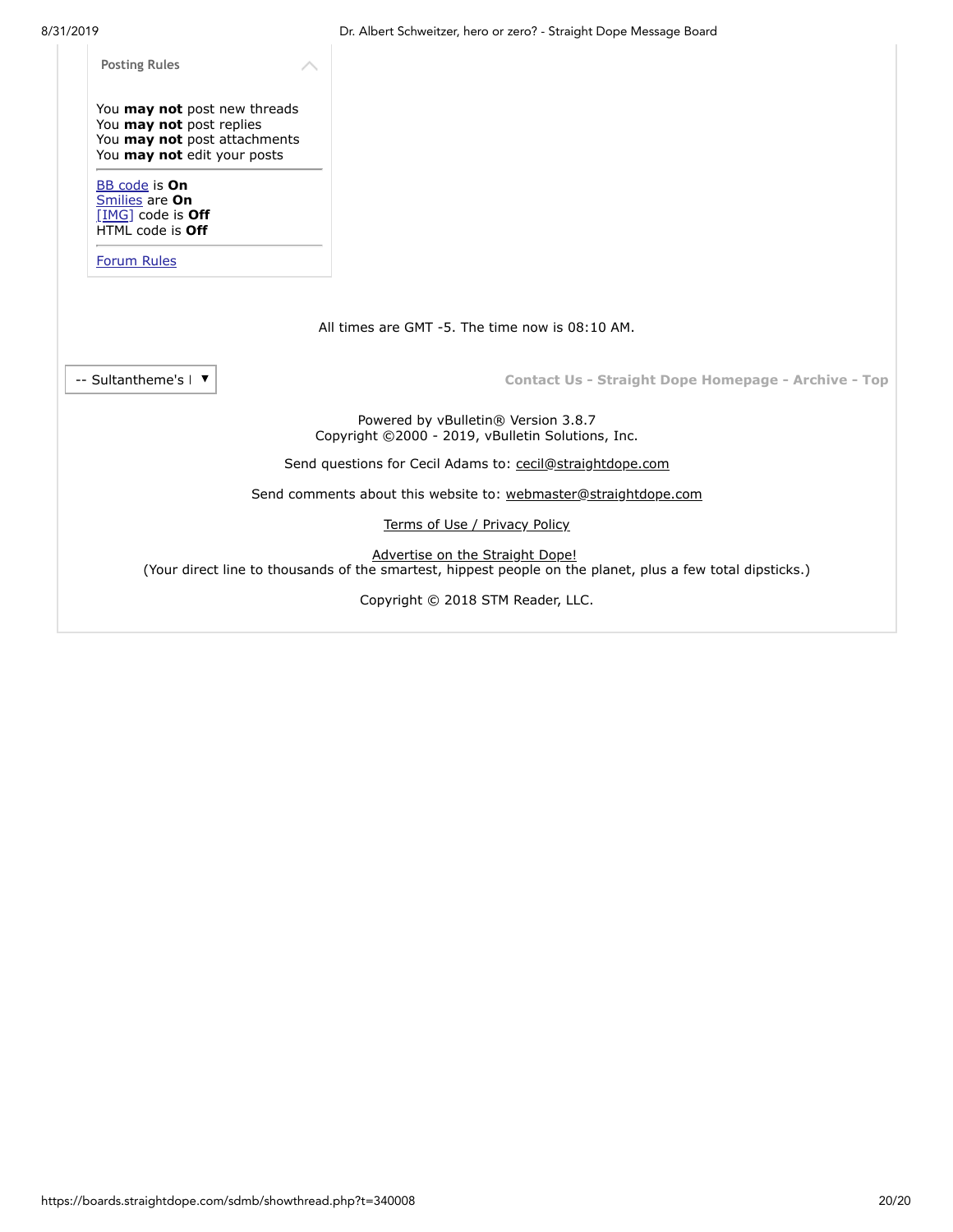<span id="page-20-0"></span>

|                                                                                                                                                                                                                                                                                                                                                                                                                                                                                                                                                                                                                                                                                                                                                                                                                                                                                                                                                                                                                                                                                                                                                                                                                                                                                         | User Name  |                     | Remember Me?                                      |
|-----------------------------------------------------------------------------------------------------------------------------------------------------------------------------------------------------------------------------------------------------------------------------------------------------------------------------------------------------------------------------------------------------------------------------------------------------------------------------------------------------------------------------------------------------------------------------------------------------------------------------------------------------------------------------------------------------------------------------------------------------------------------------------------------------------------------------------------------------------------------------------------------------------------------------------------------------------------------------------------------------------------------------------------------------------------------------------------------------------------------------------------------------------------------------------------------------------------------------------------------------------------------------------------|------------|---------------------|---------------------------------------------------|
| Straight Dope Message Board                                                                                                                                                                                                                                                                                                                                                                                                                                                                                                                                                                                                                                                                                                                                                                                                                                                                                                                                                                                                                                                                                                                                                                                                                                                             | Password   |                     | Log in                                            |
| <b>Register</b>                                                                                                                                                                                                                                                                                                                                                                                                                                                                                                                                                                                                                                                                                                                                                                                                                                                                                                                                                                                                                                                                                                                                                                                                                                                                         | <b>FAO</b> | Calendar            |                                                   |
| Straight Dope Message Board > Main > Great Debates > Dr. Albert Schweitzer, hero or zero?                                                                                                                                                                                                                                                                                                                                                                                                                                                                                                                                                                                                                                                                                                                                                                                                                                                                                                                                                                                                                                                                                                                                                                                               |            |                     |                                                   |
| Reply                                                                                                                                                                                                                                                                                                                                                                                                                                                                                                                                                                                                                                                                                                                                                                                                                                                                                                                                                                                                                                                                                                                                                                                                                                                                                   |            |                     | Page 2 of 2 $\lt$ 1<br>$\overline{2}$             |
|                                                                                                                                                                                                                                                                                                                                                                                                                                                                                                                                                                                                                                                                                                                                                                                                                                                                                                                                                                                                                                                                                                                                                                                                                                                                                         |            | Thread Tools $\vee$ | Display Modes $\vee$                              |
| $\Box$ 10-20-2005, 01:37 PM                                                                                                                                                                                                                                                                                                                                                                                                                                                                                                                                                                                                                                                                                                                                                                                                                                                                                                                                                                                                                                                                                                                                                                                                                                                             |            |                     | #51                                               |
| Diogenes the Cynic $\bullet$                                                                                                                                                                                                                                                                                                                                                                                                                                                                                                                                                                                                                                                                                                                                                                                                                                                                                                                                                                                                                                                                                                                                                                                                                                                            |            |                     | Join Date: Oct 2002                               |
|                                                                                                                                                                                                                                                                                                                                                                                                                                                                                                                                                                                                                                                                                                                                                                                                                                                                                                                                                                                                                                                                                                                                                                                                                                                                                         |            |                     | Posts: 58,797                                     |
|                                                                                                                                                                                                                                                                                                                                                                                                                                                                                                                                                                                                                                                                                                                                                                                                                                                                                                                                                                                                                                                                                                                                                                                                                                                                                         |            |                     |                                                   |
|                                                                                                                                                                                                                                                                                                                                                                                                                                                                                                                                                                                                                                                                                                                                                                                                                                                                                                                                                                                                                                                                                                                                                                                                                                                                                         |            |                     | Location: St. Paul, MN<br><b>Reply With Quote</b> |
|                                                                                                                                                                                                                                                                                                                                                                                                                                                                                                                                                                                                                                                                                                                                                                                                                                                                                                                                                                                                                                                                                                                                                                                                                                                                                         |            |                     | #52                                               |
|                                                                                                                                                                                                                                                                                                                                                                                                                                                                                                                                                                                                                                                                                                                                                                                                                                                                                                                                                                                                                                                                                                                                                                                                                                                                                         |            | Posts: 40,881       | Join Date: Mar 1999<br>Location: N E Ohio         |
|                                                                                                                                                                                                                                                                                                                                                                                                                                                                                                                                                                                                                                                                                                                                                                                                                                                                                                                                                                                                                                                                                                                                                                                                                                                                                         |            |                     |                                                   |
| <b>BANNED</b><br>No, the burden did not shift because no one has proven the quote ever existed in the book in<br>question. There is still no proof that Schweizer said or wrote anything like that. Lachlan's<br>responses have not been remotely coy. They've been unequivocal denials. No one has been able<br>to cite a genuine source for the quote and none of the attempted cites reference an original<br>version of Shweizer's book, they cite "1961" and "shortly before his death."<br>Until somebody can prove he said it (which I'm confident they won't) then it's indecent and<br>defamatory to keep demanding greater and greater levels of disproof.<br>10-20-2005, 02:04 PM<br><u>tomndebb</u> o<br>Mod Rocker<br>Moderator<br>DtC, I don't see your concern. Is there a <i>problem</i> with trying to nail this down further? Are you<br>being put out in any way because further research is being invested?<br>Clearly we have persuaded you, (and based on my reading of the last chapter of thje book, I<br>wouild say that the spurious quote is completely at odds with Schweitzer's views), but we're<br>just digging up information, not trying to fight off swarms of posts by S F patrons.<br>If the continuied pursuit bothers you, don't open the thread. |            |                     |                                                   |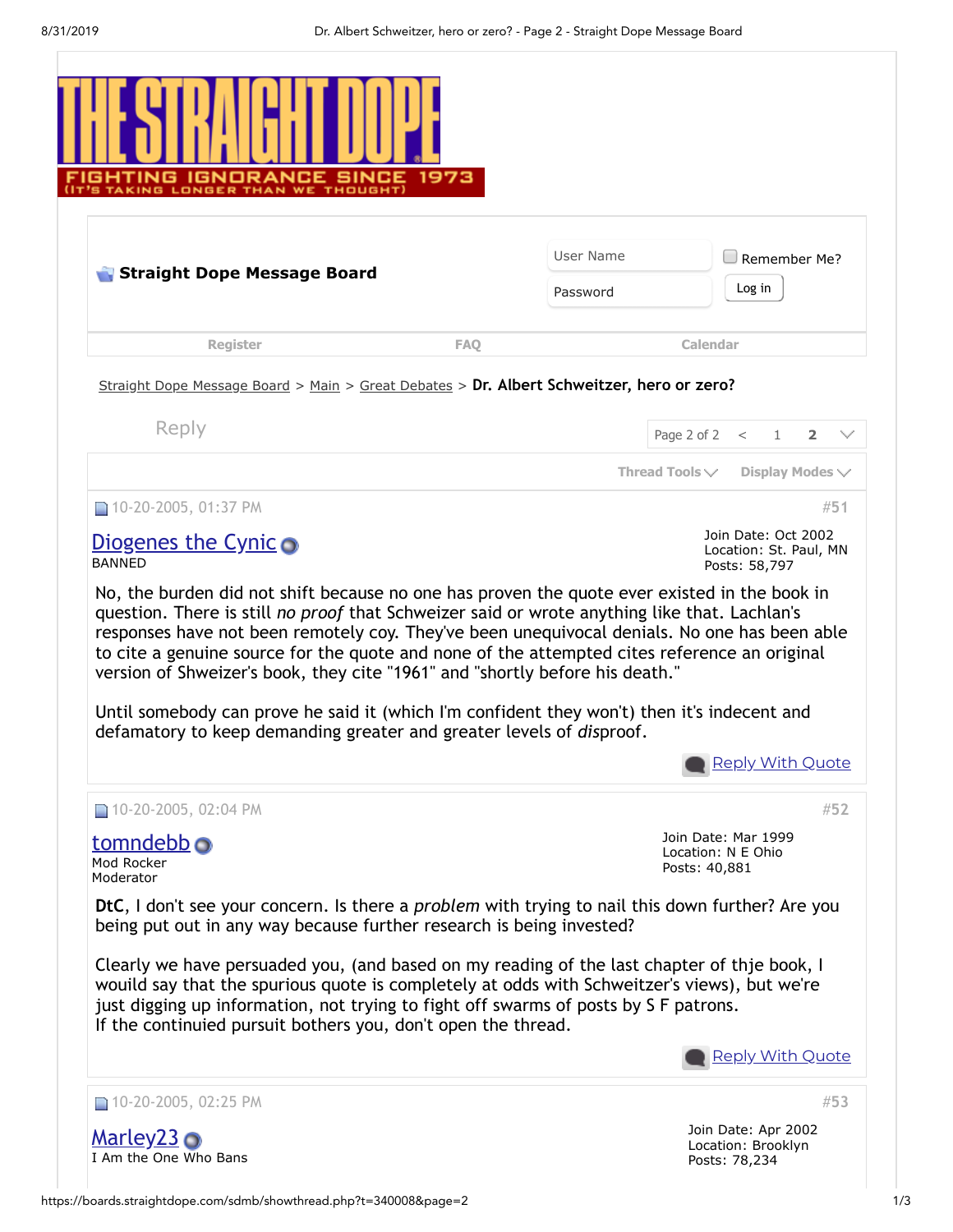

All times are GMT -5. The time now is 08:11 AM.